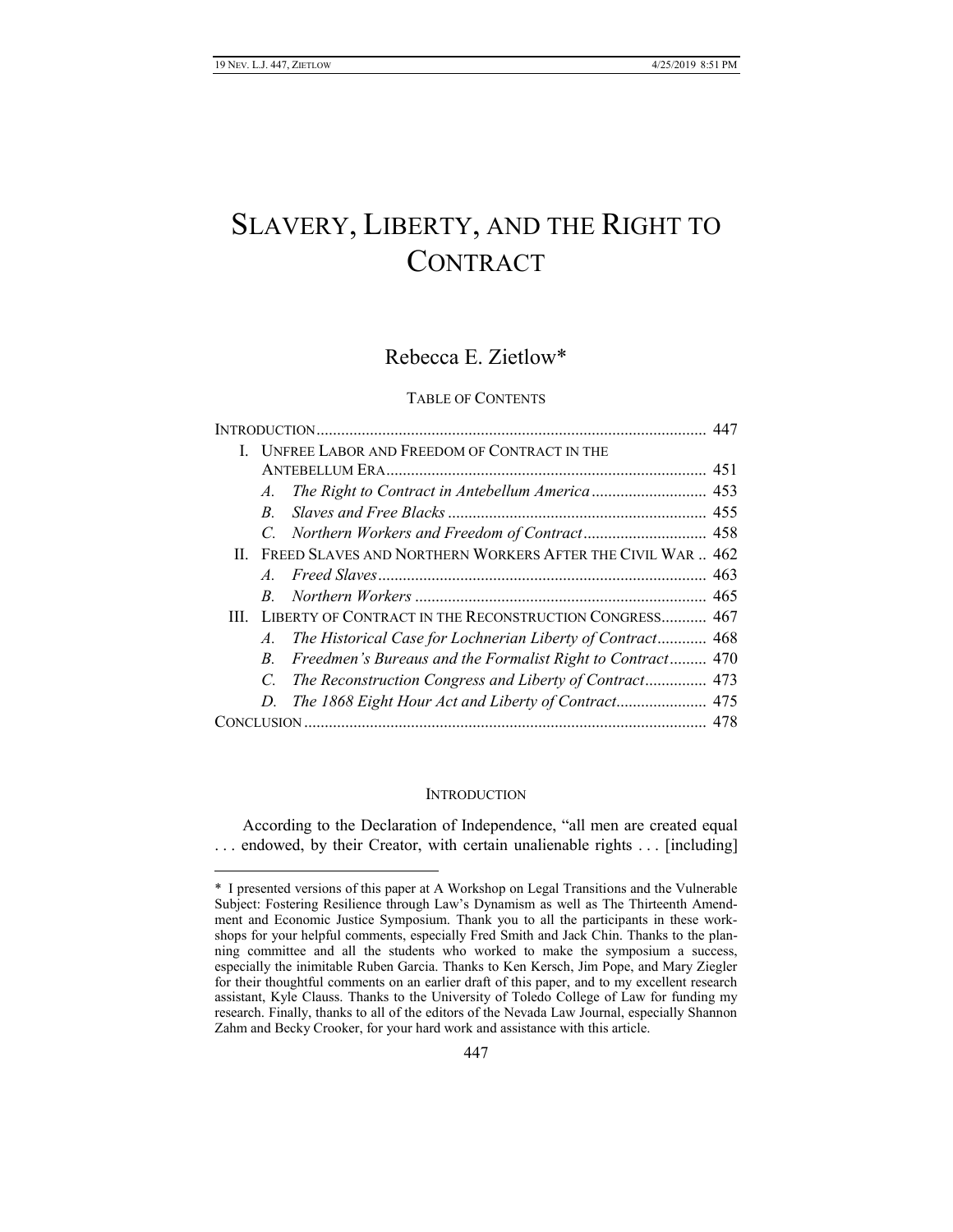life, liberty, and the pursuit of happiness."<sup>1</sup> This foundational document from 1776 continues to resonate in our national consciousness. Yet at the time of the Declaration, over half a million people in the nascent United States did not enjoy the right to liberty.<sup>2</sup> Most of those people were enslaved through the system of chattel slavery.<sup>3</sup> Many northern workers were also tied to their employers through the practice of peonage.<sup>4</sup> For those people, liberty was an empty promise until after the Civil War, when the Thirteenth Amendment to the United States Constitution abolished both slavery and involuntary servitude.<sup>5</sup>

Central to the Thirteenth Amendment's promise of liberty is the right of workers to contract freely for their labor. This article explores what the right to contract meant to slaves, free blacks, and northern workers before and after the Civil War—to uncover the lost history of liberty of contract under the Thirteenth Amendment. Leaders of the Reconstruction Congress recognized that freed slaves, northern workers in debt peonage, and even early industrial workers, were vulnerable to exploitation.<sup>6</sup> To them, freedom of contract was not an end in itself; it was a means to the end of achieving equal citizenship and fundamental rights for freed slaves and empowering all workers to exercise more control over their working lives. The Reconstruction Congress regulated contracts to prevent the exploitation of labor through practices reminiscent of slavery.<sup>7</sup>

The conventional model of liberty of contract is the individualist right to be free of government interference, embraced by the Supreme Court in *Lochner v. New York*. 8 Indeed, *Lochner* has become an iconic case for libertarians and other scholars opposing economic regulation.<sup>9</sup> Some scholars support the Loch-

<sup>&</sup>lt;sup>1</sup> THE DECLARATION OF INDEPENDENCE para. 2 (U.S. 1776).

<sup>2</sup>  *See The Constitution and Slavery*, CONST. RTS. FOUND., http://www.crf-usa.org/black-histo ry-month/the-constitution-and-slavery [https://perma.cc/QF3B-4LEL] (last visited Jan. 14, 2019); *see also* IRA BERLIN, MANY THOUSANDS GONE: THE FIRST TWO CENTURIES OF SLAVERY IN NORTH AMERICA 223–24 (1998).

<sup>3</sup> *See* Sanford Levinson, *Slavery in the Canon of Constitutional Law*, *in* SLAVERY & THE LAW 89, 94 (Paul Finkelman ed., 1997).

<sup>4</sup> ROBERT J. STEINFELD, THE INVENTION OF FREE LABOR: THE EMPLOYMENT RELATION IN ENGLISH AND AMERICAN LAW AND CULTURE, 1350-1870 122 (1991).

<sup>5</sup> U.S. CONST. amend. XIII.

<sup>6</sup> *See* CONG. GLOBE, 39th Cong., 2d Sess. 1571 (1867) (providing debates over the 1867 Anti-Peonage Act); *see infra* notes 274–89 and accompanying text.

<sup>&</sup>lt;sup>7</sup> For example, the Reconstruction Congress regulated contracts with the 1868 Eight Hour Act, the 1867 Anti-Peonage Act and the 1866 Civil Rights Act. *See* Eight Hour Act, ch. 72, 15 Stat. 77 (1868); Anti-Peonage Act, ch. 187, 14 Stat. 546 (1867) (codified as amended at 18 U.S.C. §§ 1581–1585 (2012) and 42 U.S.C. § 1994 (2012)); Civil Rights Act of 1866, ch. 31, 14 Stat. 27 (1866) (codified as amended at 42 U.S.C. §§ 1981–1983 (2012)); *see also infra* Section III.C.

<sup>8</sup> Lochner v. New York, 198 U.S. 45, 61 (1905); *see* RANDY E. BARNETT, RESTORING THE LOST CONSTITUTION: THE PRESUMPTION OF LIBERTY 53, 55 (2014); *see also* Richard A. Epstein, *Toward a Revitalization of the Contracts Clause*, 51 U. CHI. L. REV. 703, 705 (1984).

<sup>9</sup> *See, e.g.*, DAVID E. BERNSTEIN, REHABILITATING LOCHNER: DEFENDING INDIVIDUAL RIGHTS AGAINST PROGRESSIVE REFORM 8 (2011); *see also* CLINT BOLICK, DEATH GRIP: LOOSENING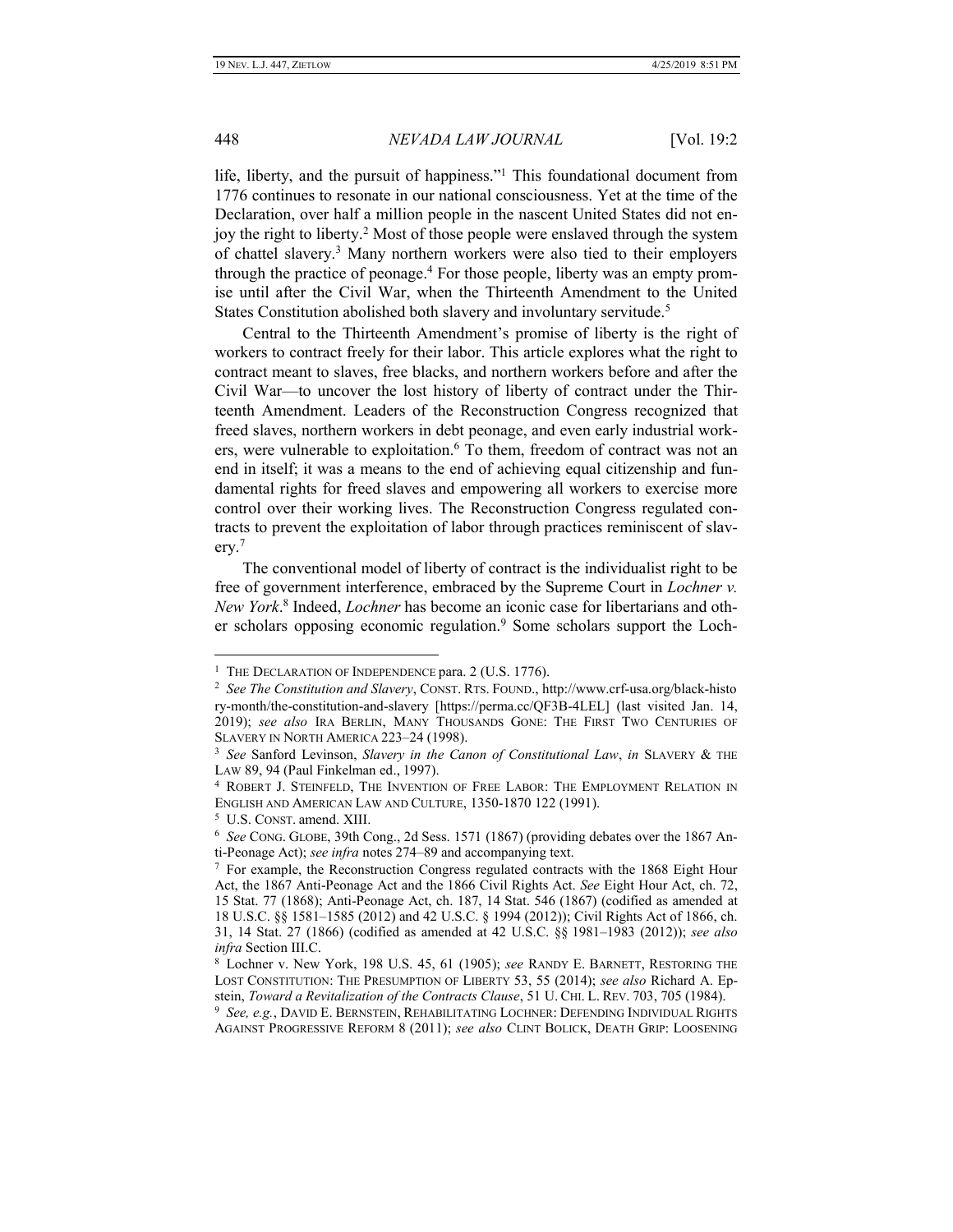nerian liberty of contract for normative reasons on the grounds that it furthers autonomy for workers.<sup>10</sup> Others argue that the Court's ruling in *Lochner* is consistent with the understanding of liberty of contract during the Reconstruction Era and thus justified on originalist principles.<sup>11</sup> This article focuses on the latter argument. A close examination of the antebellum and Reconstruction Era debates over liberty of contract reveals that the free labor ideology was more complex than most constitutional scholars have heretofore acknowledged.<sup>12</sup> This article shows, contrary to conventional wisdom, that the Thirteenth Amendment based right to contract does not bar government intervention. Instead, it *invites* government intervention to empower workers exercising that right.

In the antebellum era, fugitive slaves and northern workers invoked the Declaration of Independence as they called for measures to end slavery and promote free labor.<sup>13</sup> Antislavery activists developed a doctrine of labor which was premised on liberty of contract—the ability of a worker to freely contract with one's employer and enjoy the fruits of his own labor.<sup>14</sup> These activists developed different strands of thought on the meaning of liberty of contract. Moral abolitionists, such as William Lloyd Garrison, believed that freedom of contract was a value in and of itself.<sup>15</sup> They sought government intervention solely to ensure that freed slaves could contract for their labor.<sup>16</sup> Antislavery republicans, however, developed a more robust model of liberty of contract, one that invoked state intervention to prevent private exploitation reminiscent of slavery and involuntary servitude.<sup>17</sup> Those activists saw the end of slavery as part of a

THE LAW'S STRANGLEHOLD OVER ECONOMIC LIBERTY 46 (2011); Epstein, *supra* note 8, at 732.

<sup>10</sup> *See, e.g.*, BERNSTEIN, *supra* note 9, at 9, 16.

<sup>11</sup> *See, e.g.*, BARNETT, *supra* note 8, at 224; *see also* KEN I. KERSCH, CONSTRUCTING CIVIL LIBERTIES: DISCONTINUITIES IN THE DEVELOPMENT OF AMERICAN CONSTITUTIONAL LAW 188 (2004) (arguing that freed slaves embraced an ideology of individualism, which flowed naturally from the "individualist-oriented free labor ideology" of the antislavery cause, justifying an anti-statist approach to the regulation of contracts).

<sup>12</sup> *But see* William E. Forbath, *The Ambiguities of Free Labor: Labor and the Law in the Gilded Age*, 1985 WIS. L. REV. 767, 769, 774 (1985) (describing divergent strands of free labor ideology in the Reconstruction Era).

<sup>13</sup> *See, e.g.*, *Address of the Colored National Convention to the People of the United States, Rochester, New York*, *July 6–8, 1853 in* THE RECONSTRUCTION AMENDMENTS (13TH, 14TH & 15TH): ESSENTIAL DOCUMENTS VOLUME I 203 (Kurt T. Lash Ed.) (forthcoming 2019) (calling for "the blessing of liberty to all"); DAVID MONTGOMERY, BEYOND EQUALITY: LABOR AND THE RADICAL REPUBLICANS 1862-1872 238 (1st ed. 1967) (noting that Fincher's Trade Review masthead said "Eight Hours, A Legal Day's Work for Freemen" demonstrating "[t]he struggle for shorter hours, in other words, was seen as a fight for the liberty of the worker."). 14 *See* ERIC FONER, FREE SOIL, FREE LABOR, FREE MEN: THE IDEOLOGY OF THE REPUBLICAN PARTY BEFORE THE CIVIL WAR 11 (1995).

<sup>15</sup> *See* AMY DRU STANLEY, FROM BONDAGE TO CONTRACT: WAGE LABOR, MARRIAGE, AND THE MARKET IN THE AGE OF SLAVE EMANCIPATION 20 (1998).

<sup>16</sup> *See id.* at 18, 35.

<sup>17</sup> *See* Forbath, *supra* note 12, at 777–78.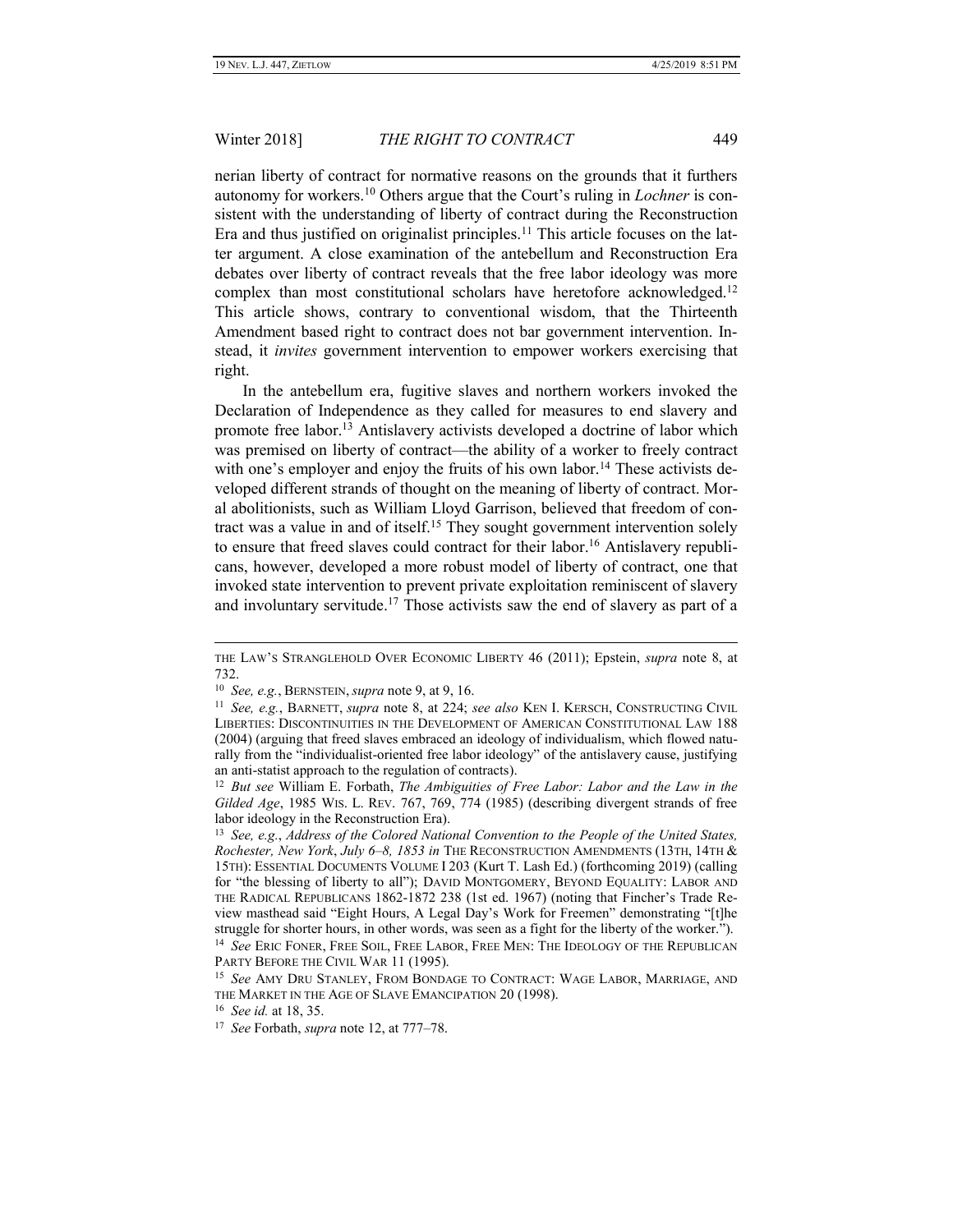larger effort to enforce liberty for all workers.<sup>18</sup> They sought an alliance with the nascent labor movement, which advocated its own version of liberty of contract—freedom from undue coercion in the workplace.<sup>19</sup> Both strands of the antislavery movement influenced the Reconstruction Congress, but in that Congress the broader, more substantive model of liberty of contract prevailed.

Few members of the Reconstruction Congress adopted the narrower view of liberty of contract adopted by the Court in *Lochner*. <sup>20</sup> The vast majority of members of that Congress understood that government intervention was necessary to enable freed slaves to enter into contracts and enjoy the fruits of their own labor.<sup>21</sup> They understood that slavery was a private relationship, albeit one with the imprimatur of the state.<sup>22</sup> Thus, for the freed slave, liberty required much more than simple freedom of contract. The Reconstruction Congress enacted legislation to block contracts that interfered with freedom of labor because they understood that the mere formal right to contract was insufficient to ensure actual freedom.<sup>23</sup> Moreover, the Reconstruction Congress invoked the Thirteenth Amendment as it intervened in employment contracts to protect not only the rights of newly freed slaves, but also the rights of northern workers.<sup>24</sup>

The remainder of this article draws on the testimonies of fugitive slaves, free blacks, and northern workers to illustrate what liberty of contract meant to the people on the ground who sought its protection. Influenced by these people, antislavery activists developed a doctrine of free labor based on liberty of contract. This article then explores the debates in the Reconstruction Congress when they enacted legislation to enforce the Thirteenth Amendment and protect liberty of contract. Those measures included: the 1866 Civil Rights Act, which established a right to contract free of racial discrimination; the 1867 Anti-Peonage Act, which prohibits involuntary servitude for all workers; and the 1868 Eight Hour Act, which limited the hours of work for federal workers to

<sup>18</sup> *See* REBECCA E. ZIETLOW, THE FORGOTTEN EMANCIPATOR: JAMES MITCHELL ASHLEY AND THE IDEOLOGICAL ORIGINS OF RECONSTRUCTION 66 (2018).

<sup>19</sup> *See* MONTGOMERY, *supra* note 13, at 114; *see also* ZIETLOW, *supra* note 18, at 46, 61.

 $20$  A few members of that Congress argued that the 1868 Eight Hour Act violated the right to contract, expressing a view similar to that of the Court in *Lochner*. *See, e.g.*, CONG. GLOBE, 40th Cong., 1st Sess. 413 (1867) (documenting Senator William Pitt Fessenden's objections to compelling everyone to abide by fixed hours of labor); *see also* CONG. GLOBE, 40th Cong., 2d Sess. 3426 (1868) (noting Representative Lot Morrill's objections to limiting employment contracts, seeing them as a degradation against the working class).

<sup>&</sup>lt;sup>21</sup> Fessenden and Morrill were outvoted when Congress approved the 1868 Eight Hour Act. *See* Eight Hour Act, ch. 72, 15 Stat. 77 (1868).

 $22$  The Thirteenth Amendment's abolition of slavery and involuntary servitude applied to private activity. *See* Jones v. Alfred H. Mayer Co., 392 U.S. 409, 413 (1968).

<sup>23</sup> *See, e.g.*, CONG. GLOBE, 39th Cong., 2d Sess. 1572 (1867) (providing support for the 1867 Anti-Peonage Act, including Pennsylvania Senator Charles Buckalew who agreed that the terms of debt service were "always exceedingly unfavorable to" the laborer and argued that the system "degrades both the owner of the labor and the laborer himself . . .").

<sup>&</sup>lt;sup>24</sup> For example, the 1867 Anti-Peonage Act applied to all workers in the United States, and the 1868 Eight Hour Act limited the hours of federal workers, who mostly worked in the north. *See infra* Section III.C.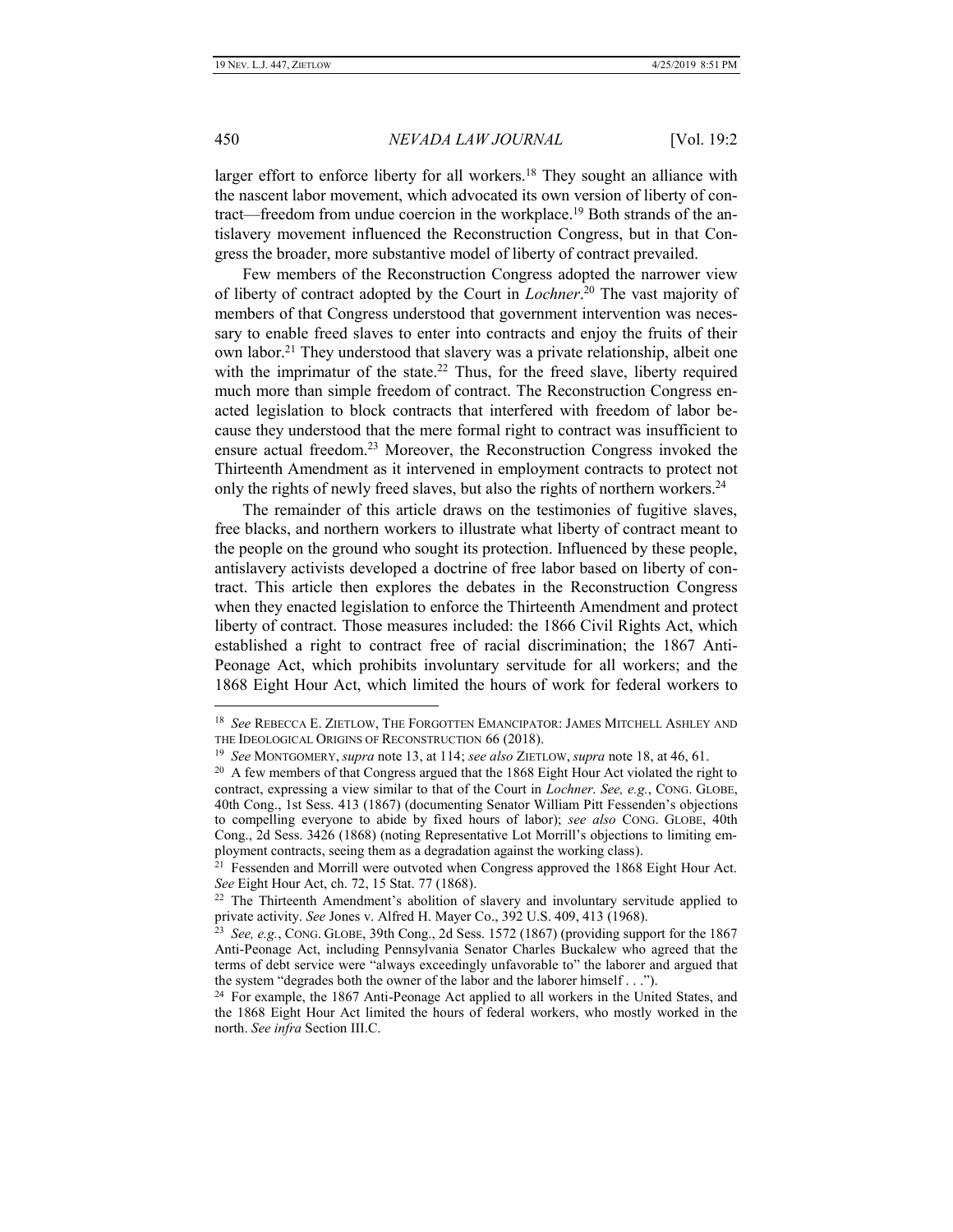eight hours a day.<sup>25</sup> Paradoxically, then, the Reconstruction Congress enacted precisely the type of regulations that the *Lochner* era Court struck down as violating liberty of contract.<sup>26</sup>

# I. UNFREE LABOR AND FREEDOM OF CONTRACT IN THE ANTEBELLUM ERA

The right to contract has its roots in Revolutionary times when liberty referred primarily to freedom from government oppression.<sup>27</sup> It was considered to be a natural right—a fundamental human right—which the government could not deny.<sup>28</sup> However, even during the revolutionary era the reality of slavery and indentured servitude starkly contrasted with this ideology of liberty. The so-called "land of the free" was economically dependent on coerced labor.<sup>29</sup> Prior to the Civil War, our nation's economy depended on the brutal, inhumane and morally unconscionable practice of chattel slavery.<sup>30</sup> The vast majority of slaves were Africans or of African descent, and the institution of slavery was brutally racist.<sup>31</sup> Slave masters could beat, even kill, their slaves with impunity.<sup>32</sup> Families were separated, and children sold away from their mothers, making it difficult for enslaved people to form lasting bonds with their loved ones.<sup>33</sup> Because the laws of slave states treated slaves as less than people, the slaves

<sup>25</sup> *See* Eight Hour Act, ch. 72, 15 Stat. 77 (1868); Anti-Peonage Act, ch. 187, 14 Stat. 546 (1867) (codified as amended at 18 U.S.C. §§ 1581–1585 (2012) and 42 U.S.C. § 1994 (2012)); Civil Rights Act of 1866, ch. 31, 14 Stat. 27 (codified as amended at 42 U.S.C. §§ 1981–1983 (2012)).

<sup>&</sup>lt;sup>26</sup> For example, the 1866 Civil Rights Act prohibited people entering into contracts from discriminating on the basis of race, the 1867 Anti-Peonage Act prohibited workers from entering into contracts that imposed involuntary servitude on them, and the 1868 Eight Hour Act prohibited federal workers from contracting to work more than eight hours a day. *See* discussion *infra*, Sections III.C., III.D. In *Lochner v. New York*, the Court struck down a similar law, limiting the working hours of bakers, as violating liberty of contract. Lochner v. New York, 198 U.S. 45, 53, 64 (1905).

<sup>27</sup> *See* Randy E. Barnett, *Does the Constitution Protect Economic Liberty?*, 35 HARV. J.L. & PUB. POL'Y 5, 5 (2012).

<sup>28</sup> *Id.* at 9.

<sup>29</sup> *See* DAVID MONTGOMERY, CITIZEN WORKER: THE EXPERIENCE OF WORKERS IN THE UNITED STATES WITH DEMOCRACY AND THE FREE MARKET DURING THE NINETEENTH CENTURY 13 (1993).

<sup>30</sup>  *See id.*

<sup>31</sup> *See* Paul Finkelman, *The Centrality of Slavery in American Legal Development*, *in*  SLAVERY & THE LAW 3, 5–6 (Paul Finkelman ed., 1997).

<sup>32</sup> *See* Judith Kelleher Schafer, *"Details Are of a Mostly Revolting Character": Cruelty to Slaves as Seen in Appeals to the Supreme Court of Louisiana*, *in* SLAVERY & THE LAW 241, 243–44 (Paul Finkelman ed., 1997).

<sup>&</sup>lt;sup>33</sup> The brutality of slavery is evident from the infamous story of Margaret Garner, a fugitive slave who killed her two-year daughter to prevent her from returning to slavery. R. J. M. BLACKETT, THE CAPTIVE'S QUEST FOR FREEDOM: FUGITIVE SLAVES, THE 1850 FUGITIVE SLAVE LAW, AND THE POLITICS OF SLAVERY 249 (2018). By murdering her daughter, Garner expressed her belief that death was preferable to slavery. *Id.*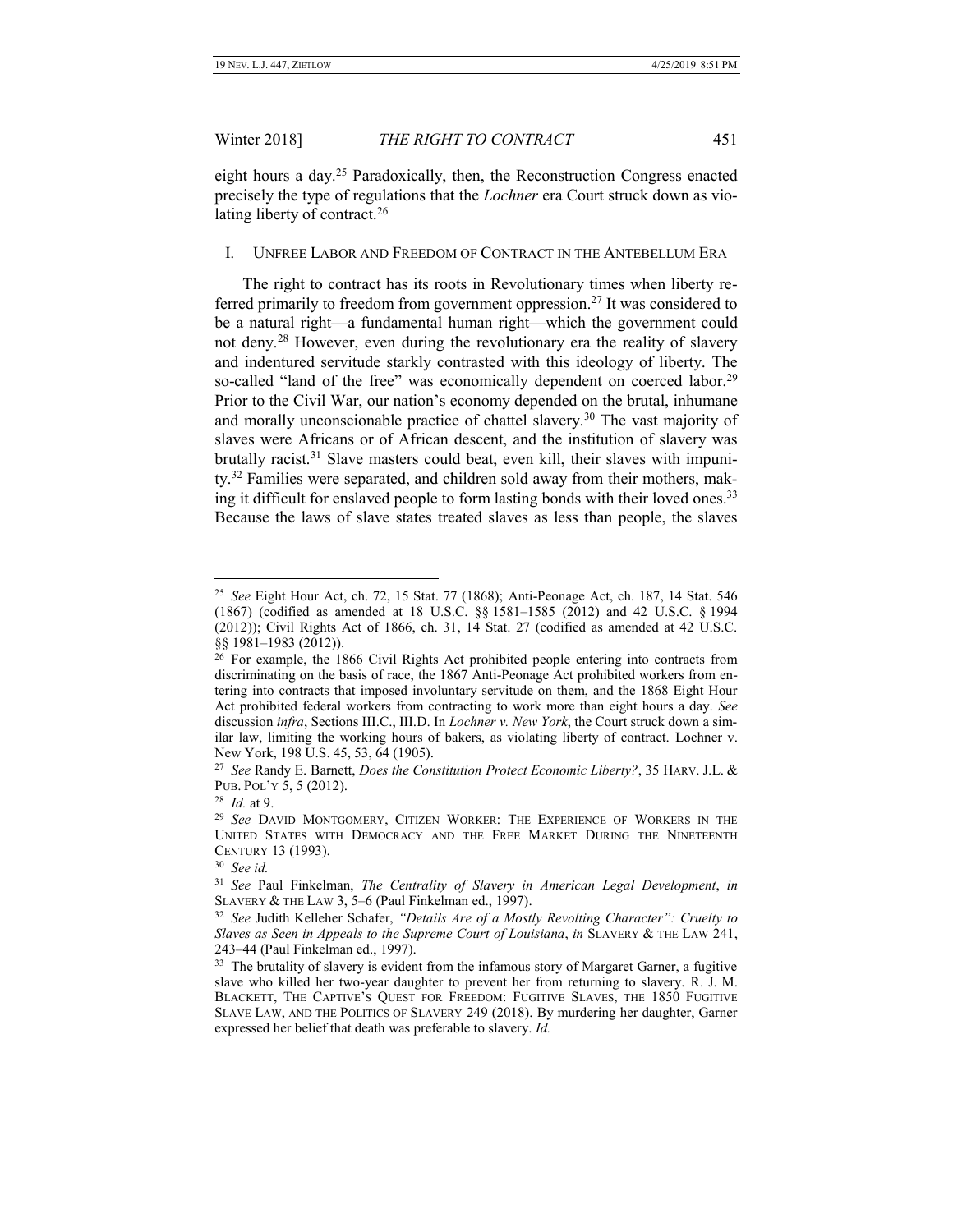$\overline{a}$ 

452 *NEVADA LAW JOURNAL* [Vol. 19:2

lacked any civil, social, or political rights—including the right to contract.<sup>34</sup> Enslaved people lacked any autonomy whatsoever, and they had absolutely no power to redress their inhumane conditions of work.

However, enslaved people did assert their own rights in a concrete and poignant manner. Thousands risked their lives attempting to escape.<sup>35</sup> By doing so, they asserted their humanity and demanded fundamental human rights.<sup>36</sup> Fugitive slaves invoked the Declaration of Independence as they claimed the right to work for themselves.<sup>37</sup> Northern free blacks and their white sympathizers supported the fugitive slaves by participating in the Underground Railroad to help them escape and holding mass demonstrations to stop the return of suspected fugitives.<sup>38</sup> Free blacks called for laws that would enable them to exercise the right to contract along with other fundamental human rights. They demanded the right to be treated as citizens, with full rights equal to whites, including the equal right to contract.<sup>39</sup> Fugitive slaves and free blacks alike demanded autonomy, but they also sought government protection, so they could enjoy that autonomy.<sup>40</sup>

Chattel slaves were not the only unfree workers in antebellum America. In the north, thousands of workers were indentured servants, bound to their masters for a period of years and unable to leave them regardless of the conditions of work.<sup>41</sup> Often, the indentured servant became further indebted, lengthening his term of service.<sup>42</sup> These indentured servants could be criminally punished if they left before the term of servitude had expired, and the so-called "Fugitive

<sup>34</sup> Slaves were treated as property, not people, and therefore lacked any human rights. *See* Jacob I. Corré, *Thinking Property at Memphis: An Application of Watson*, *in* SLAVERY & THE LAW 437, 437–38 (Paul Finkelman ed., 1997). The right to contract was central to antislavery ideology because slaves lacked that right. *See* FONER, *supra* note 14, at 11; *see also* STANLEY, *supra* note 15, at xiii.

<sup>35</sup> BLACKETT, *supra* note 33, at 3–5.

<sup>36</sup> *See id.* at xv ("By their actions [fugitive slaves] contributed to a fundamental reordering of the world they knew and opened the possibility of joining the world as full-fledged citizens.").

<sup>&</sup>lt;sup>37</sup> For example, escaped slave William Craft explained, "Having heard . . . that the American Declaration of Independence says, that . . . all men are created equal; that they are endowed by their Creator with certain inalienable rights . . . we could not understand by what right we were held as 'chattels.' " WILLIAM & ELLEN CRAFT, RUNNING A THOUSAND MILES FOR FREEDOM; OR, THE ESCAPE OF WILLIAM AND ELLEN CRAFT FROM SLAVERY iii (1860).

<sup>38</sup> *See* BLACKETT, *supra* note 33, at 191.

<sup>39</sup> *See, e.g.*, *Declaration of Wrongs and Rights* (Oct. 4, 1864), *in* PROCEEDINGS OF THE NATIONAL CONVENTION OF COLORED MEN 41, 42 (1864). ("[A]s citizens of the Republic, we claim the rights of other citizens. We claim that . . . proper rewards should be given for our services, and that the immunities and privileges of all other citizens and defenders of the nation's honor should be conceded to us . . . . and we claim our fair share of the public domain, whether acquired by purchase, treaty, confiscation, or military conquest.").

<sup>40</sup> *Id.* at 56, 60.

<sup>41</sup> *See* CHRISTOPHER L. TOMLINS, LAW, LABOR, AND IDEOLOGY IN THE EARLY AMERICAN REPUBLIC 248 (1993).

<sup>42</sup> *See* STEINFELD, *supra* note 4, at 110.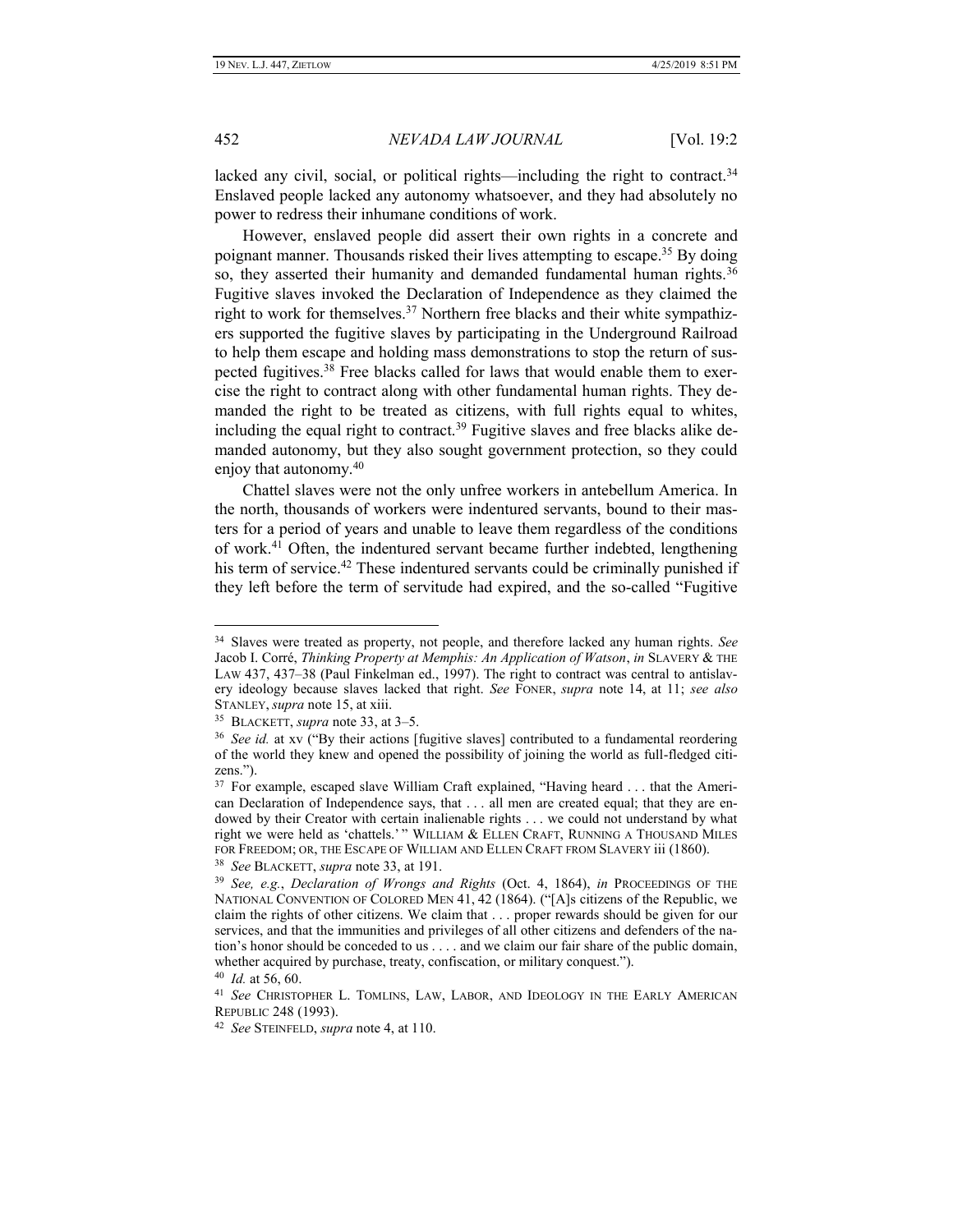Slave" Clause of Article IV obligated the return of indentured servants, as well as slaves, if they fled to other states.<sup>43</sup>

Moreover, by the mid-Nineteenth Century, industrialization began to transform the lives of U.S. workers. Industrial workers were less autonomous and had a more distant relationship with their employers. Increasingly, industrial workers realized that they would never be able to attain the ideal of selfownership and economic independence.<sup>44</sup> "Free labor" came to mean the freedom from "wage slavery," free of undue exploitation and more control over one's working life.<sup>45</sup> In the name of free labor, northern labor activists called for the government to regulate their employment contracts and limit their hours of work.<sup>46</sup> Freedom of contract was thus mostly an illusion to millions of United States workers. All of these workers wanted liberty, but they also sought government regulation to make that liberty effective.

# *A. The Right to Contract in Antebellum America*

Freedom of contract in the employment relationship was a central component of the transition from the feudal-like system of slavery and indentured servitude in the Nineteenth Century.<sup>47</sup> According to historian Robert Steinfeld, "[t]he property that masters had enjoyed for centuries in the labor of their servants now began to be reimagined as the product of a voluntary transaction struck between two separate and autonomous individuals."<sup>48</sup> Historian Amy Dru Stanley agreed: "In the age of slave emancipation contract became a dominant metaphor for social relations and the very symbol of freedom."<sup>49</sup> Under the theory of freedom of contract, the employee himself was no longer a commodity but his labor was a commodity, to be sold it on equal terms with its buyer, his employer.<sup>50</sup> The right to contract was premised on self-ownership.<sup>51</sup> A worker who enjoyed liberty of contract was entitled to the fruits of his own

<sup>43</sup> *See* U.S. CONST. art. IV, § 2, cl. 3 ("No Person held to Service or Labour in one State, under the Laws thereof, escaping into another, shall, in Consequence of any Law or Regulation therein, be discharged from such Service or Labour, but shall be delivered up on Claim of the Party to whom such Service or Labour may be due."); HOANG GIA PHAN, BONDS OF CITIZENSHIP: LAW AND THE LABORS OF EMANCIPATION 12 (2013); STEINFELD, *supra* note 4, at 28.

<sup>44</sup> *See* TOMLINS, *supra* note 41, at 308.

<sup>&</sup>lt;sup>45</sup> For example, the National Labor Union in 1867 called for working men to protect themselves against the interests of capital by cooperating with one another. MONTGOMERY, *supra* note 29, at 49.

<sup>46</sup> *See* MONTGOMERY, *supra* note 13, at 186.

<sup>47</sup> *See* KERSCH, *supra* note 11, at 137 (arguing that imagining the worker as a "free-standing, autonomous individual . . . from the shackles of feudalism" was "the fruit of a radically reformist emancipatory political project.").

<sup>48</sup> STEINFELD, *supra* note 4, at 80.

<sup>49</sup> *See* STANLEY, *supra* note 15, at x.

<sup>50</sup> *See* STEINFELD, *supra* note 4, at 80.

<sup>51</sup> Forbath, *supra* note 12, at 783; *see also* STEINFELD, *supra* note 4, at 3.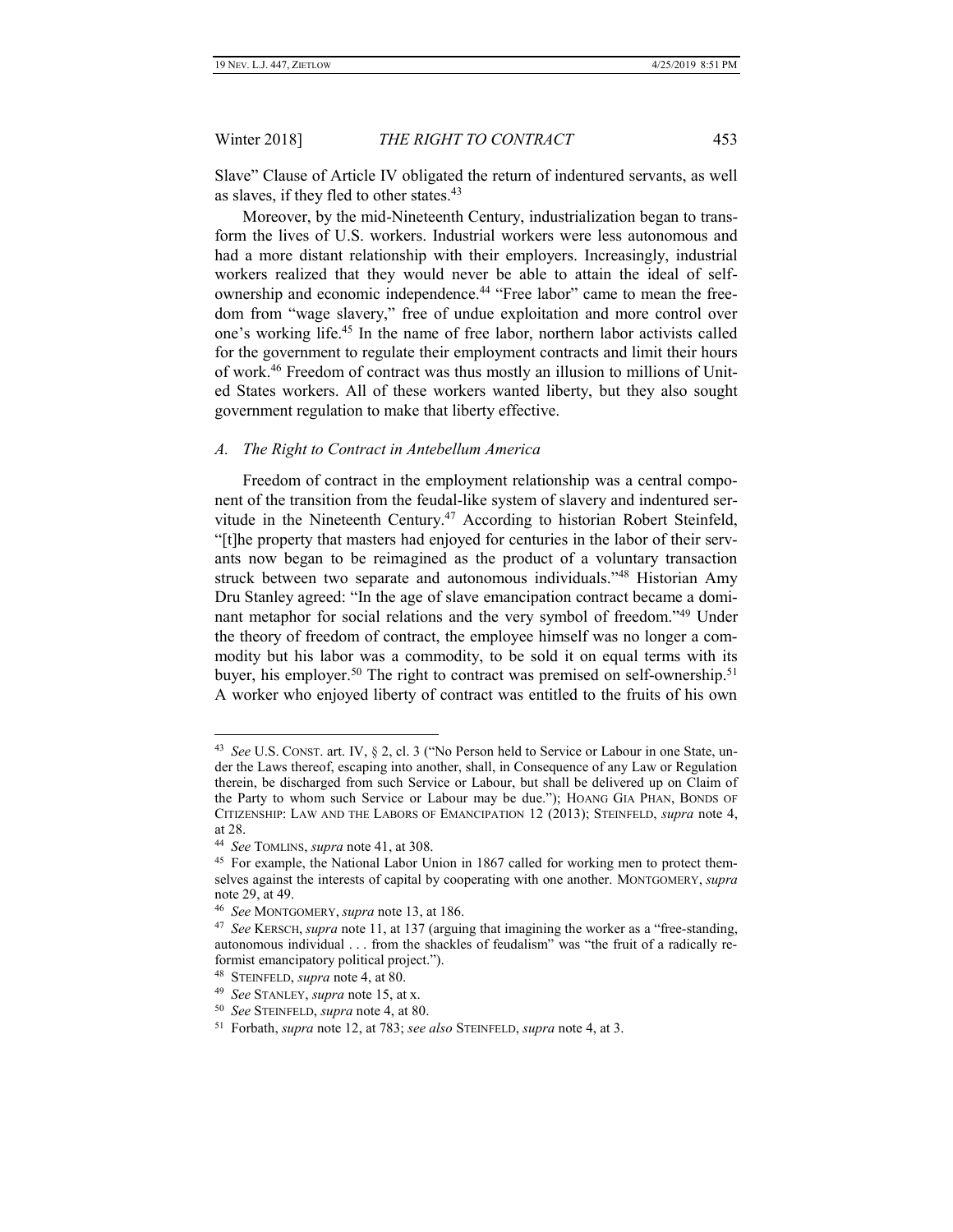labor.<sup>52</sup> Slaves obviously lacked liberty of contract, as did indentured servants. Obtaining liberty of contract was the primary goal of the antislavery and antebellum labor movements, but they held differing views of what that freedom would mean.<sup>53</sup>

Moral abolitionists adopted the liberal ideology of contract, which "idealized ownership of self and voluntary exchange between individuals who were formally equal and free."<sup>54</sup> For example, in 1835 the Ohio Anti-Slavery Society resolved, "that instead of being under the unlimited control of a few irresponsible masters" freed slaves "shall receive the protection of law, that they shall be employed as free labourers, fairly compensated and protected in their earnings."<sup>55</sup> Some abolitionists assumed that all workers who could enter into contracts enjoyed liberty of contract.<sup>56</sup> They did not concern themselves with the plight of northern workers who had the ability to enter into contracts for their labor.<sup>57</sup> To those abolitionists, workers were entitled to no more than formal liberty of contract.<sup>58</sup> They assumed that workers, including freed slaves, would eventually earn enough money to buy their own shop or farm.<sup>59</sup> Thus, the aspirations of these activists were "thoroughly middle-class."<sup>60</sup>

While those abolitionists viewed liberty of contract as an end in and of itself, members of the political antislavery movement developed a broader view of liberty of contract. They argued that liberty of contract meant economic independence and ownership of productive property "because such independence was essential to participating freely in the public realm."<sup>61</sup> These antislavery republicans saw economic independence and independence as a citizen as intertwined. In the Civil War era north, "the symbiotic relationship between political and economic liberty had become an article of faith  $\dots$ . "<sup>62</sup> During the debate over slavery and emancipation, contract based on "personal volition rather than external force" became a metaphor for freedom.<sup>63</sup>

Moreover, some antislavery activists saw the end of slavery as part of a larger movement to secure the rights of all workers, empowering them to enable them to exercise meaningful liberty of contract. For example, Ohio Republican James Ashley declared that he was "opposed to all forms of ownership of men, whether by the state, by corporations, or by individuals. . . . If I must be a

<sup>52</sup> *See* STEINFELD, *supra* note 4, at 86.

<sup>53</sup> MONTGOMERY, *supra* note 13, at 247.

<sup>54</sup> STANLEY, *supra* note 15, at x.

<sup>55</sup> PROCEEDINGS OF THE OHIO ANTI-SLAVERY CONVENTION 8 (1835).

<sup>56</sup> Forbath, *supra* note 12, at 786.

<sup>57</sup> *Id.* at 784.

<sup>58</sup> *See id.* at 785–86.

<sup>59</sup> FONER, *supra* note 14, at 17.

<sup>60</sup> *Id.*

<sup>61</sup> Forbath, *supra* note 12, at 774–75.

 $^{62}$  Eric Foner, Politics and Ideology in the Age of the Civil War 104 (1980).

<sup>63</sup> STANLEY, *supra* note 15, at 2.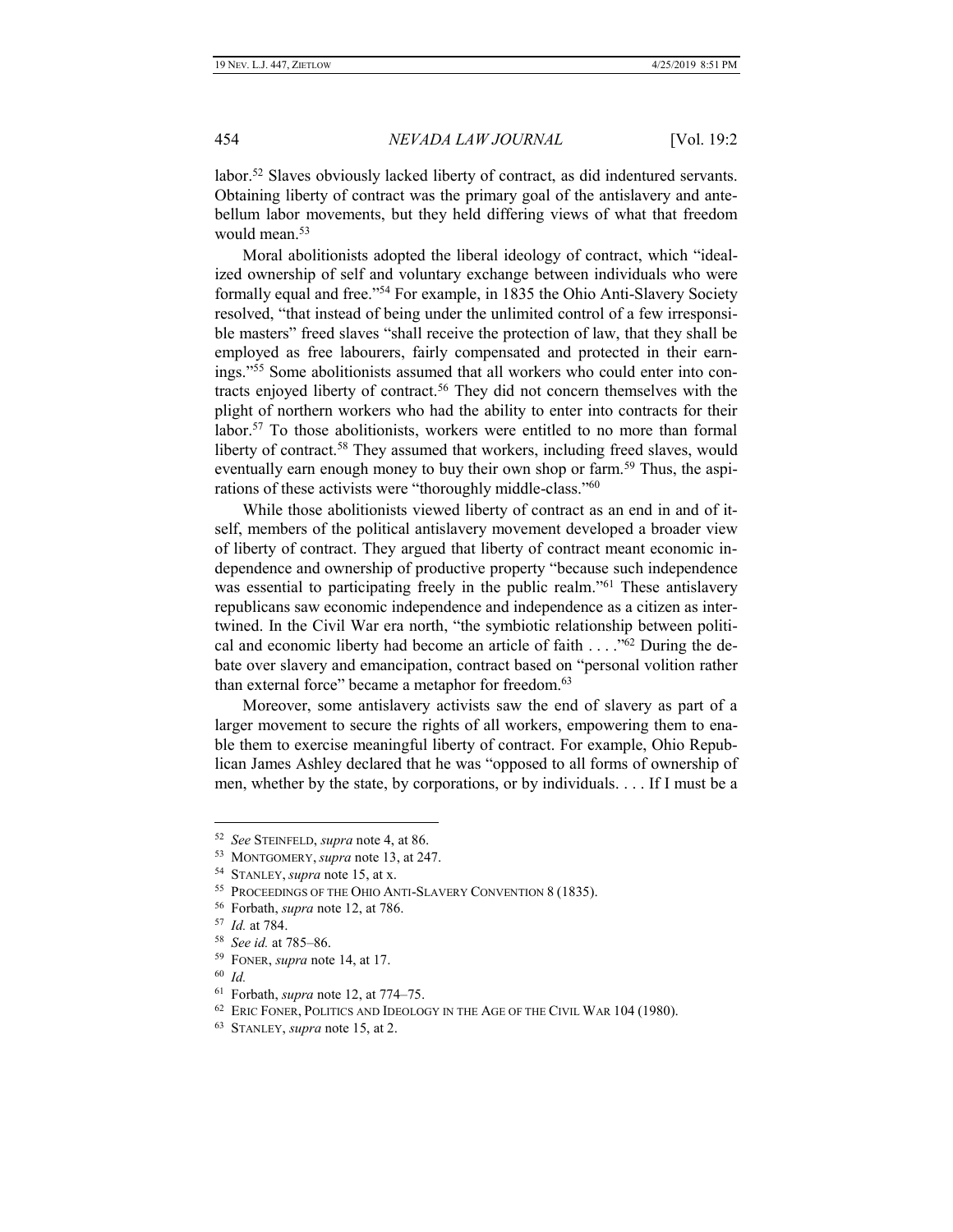slave, I would prefer to be the slave of one man, rather than a slave of a soulless corporation, or the slave of a state."<sup>64</sup>

Unlike the moral abolitionists, these activists sympathized with the northern labor movement and sought to align themselves with that movement in the antislavery effort.<sup>65</sup> As Indiana Representative George Julian explained, to them, the labor question was "the 'logical sequence of the slavery question.'"<sup>66</sup> Massachusetts Senator Henry Wilson connected the oppression of slaves to white laboring men, "we have advocated the rights of the black man because the black man was the most oppressed type of the toiling men of this country."<sup>67</sup> These advocates—all leaders in the Reconstruction Congress—looked not only to the experience of slaves, but also to that of northern workers as they developed their own vision of liberty of contract.

# *B. Slaves and Free Blacks*

Because most slaves were illiterate, and because of the overwhelming oppression that they faced, we know little of how slaves envisioned what free labor would be like. When they made it into free states, however, they found allies who helped them to express their views.<sup>68</sup> Sometimes, they chose, or were forced, to appear in court. $69$  Some slaves sued voluntarily for their freedom.<sup>70</sup> Others were kidnapped by slave catchers and fought their rendition in hearings before United States magistrates.<sup>71</sup> They also sought government protection from the free states into which they escaped.<sup>72</sup> Northern states responded with personal liberty laws that established procedural protections for those accused of being fugitives and imposed kidnapping charges on slave catchers who sought to return them to bondage.<sup>73</sup>

Some fugitive slaves did have the opportunity to speak about what they expected from freedom.<sup>74</sup> When fugitive slaves spoke, they frequently invoked

70 *Id.* at 5.

<sup>64</sup> DUPLICATE COPY OF THE SOUVENIR FROM THE AFRO-AMERICAN LEAGUE OF TENNESSEE TO HON. JAMES M. ASHLEY OF OHIO 622 (Benjamin W. Arnett ed., 1894).

<sup>65</sup> *See* ZIETLOW, *supra* note 18, at 55–56.

<sup>66</sup> *See* STANLEY, *supra* note 15, at 61.

<sup>67</sup> CONG. GLOBE, 39th Cong., 1st Sess. 343 (1866); *see also* Lea S. VanderVelde, *The Labor Vision of the Thirteenth Amendment*, 138 U. PA. L. REV. 437, 440 (1989).

<sup>68</sup> BLACKETT, *supra* note 33, at *passim*.

<sup>69</sup> *See* LEA VANDERVELDE, REDEMPTION SONGS: SUING FOR FREEDOM BEFORE DRED SCOTT 5, 28 (2014).

<sup>71</sup> *Id.* at 71−72. *See, e.g.*, BLACKETT, *supra* note 33, at 52–53.

<sup>72</sup> *Id.* at 42.

<sup>73</sup> *See id.* at 36, 75 (referring to the personal liberty laws passed by Northern states, including laws that imposed kidnapping penalties on slave catchers).

<sup>74</sup> *See generally* CRAFT, *supra* note 37, at 93; J. W. C. PENNINGTON, A NARRATIVE OF EVENTS OF THE LIFE OF J.H. BANKS, AN ESCAPED SLAVE, FROM THE COTTON STATE, ALABAMA, IN AMERICA 68–69 (1861); SAMUEL RINGGOLD WARD, AUTOBIOGRAPHY OF A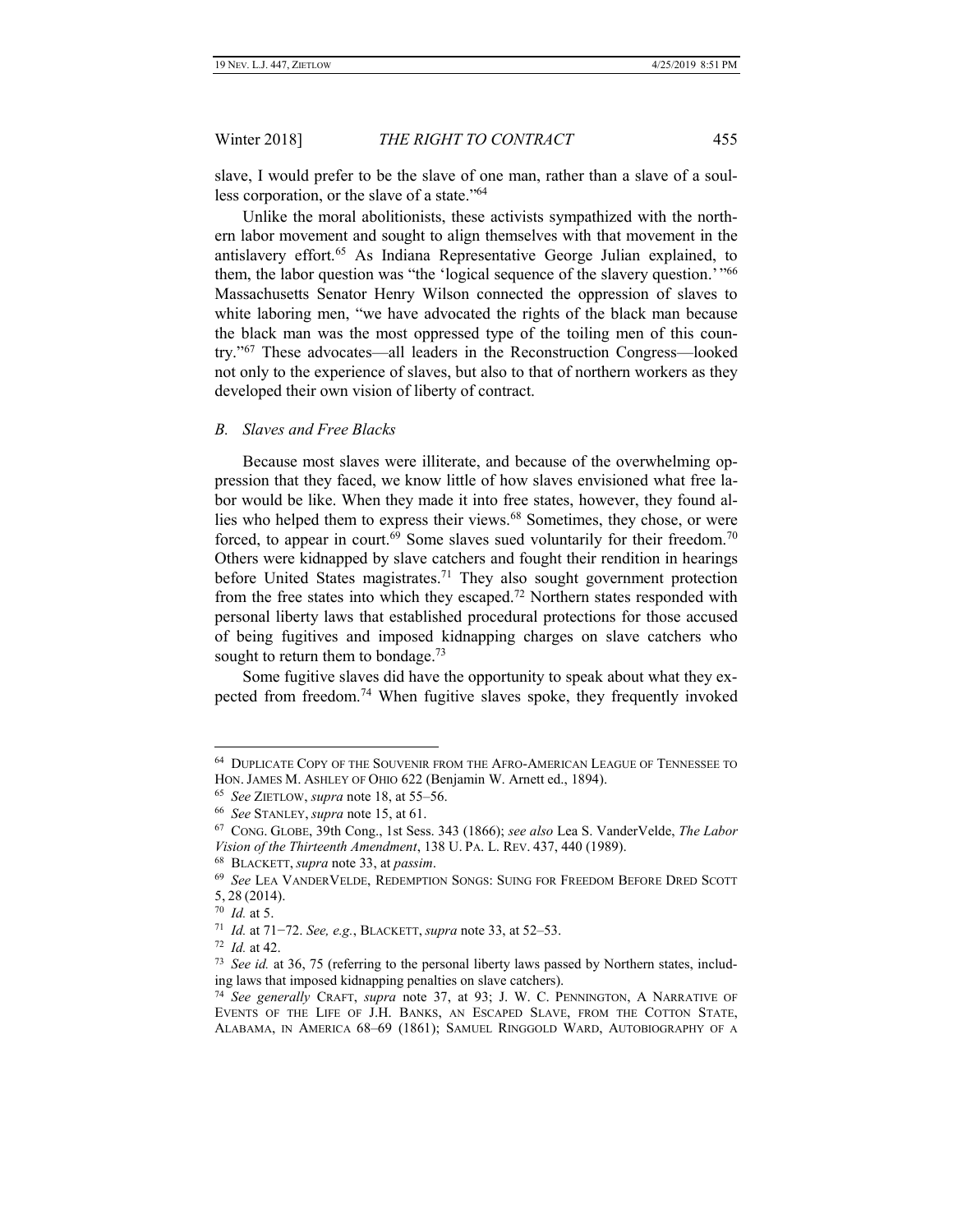both the Declaration of Independence and its promise of liberty.<sup>75</sup> For example, escaped slave William Craft explained that he fled enslavement because, he heard the words of the Declaration of Independence were "that all men are created equal; that they are endowed by their Creator with certain inalienable rights . . . we could not understand by what right we were held as 'chattels.'"<sup>76</sup> "Therefore," Craft said, "we felt perfectly justified in undertaking the dangerous and exciting task of 'running a thousand miles' in order to obtain those rights which are so vividly set forth in the Declaration."<sup>77</sup> A fugitive slave named Jerry agreed, pleading "in the name of the Declaration of Independence . . . do break these chains, and give me the freedom which is mine because I am a man, and an American."<sup>78</sup> These fugitive slaves took the Declaration of Independence literally and demanded liberty in its most concrete terms.

Fugitive slaves also articulated their own doctrine of free labor. Escaped slave J. H. Banks said:

The slaves, moreover, not only desire, but they look confidently for the day of their emancipation. Nor do they expect when free to spend their time in idleness. They all know they will have to work, but like other men they wish to have the benefit of the labour of their hands. . . . Treat the labourers kindly, as men whom they have wronged, pay them fairly and not grudgingly, and all will go well.<sup>79</sup>

Francis Fedric agreed, "Jus give me my freedom, and pay me for my work, and I work for my massa from daylight till dark."<sup>80</sup> These fugitive slaves looked forward to the day when they could enjoy the fruit of their own labor.<sup>81</sup>

Meanwhile, free blacks asserted their own rights claims, organizing mass protests against the 1850 Fugitive Slave Act and crowding courtrooms in which accused fugitives were being tried.<sup>82</sup> People in free black communities in cities such as Boston, Chicago, and Cincinnati resolved to resist the 1850 Fugitive Slave Act.<sup>83</sup> They assisted fugitive slaves, and many joined the Underground

FUGITIVE NEGRO: HIS ANTI-SLAVERY LABOURS IN THE UNITED STATES, CANADA, & ENGLAND 22–23 (1855).

<sup>75</sup> CRAFT, *supra* note 37, at iii.

<sup>76</sup> *Id.*

<sup>77</sup> *Id.*

<sup>78</sup> WARD, *supra* note 74, at 120.

<sup>79</sup> PENNINGTON, *supra* note 74, at 90–91.

<sup>80</sup> FRANCIS FEDRIC, SLAVE LIFE IN VIRGINIA AND KENTUCKY; OR, FIFTY YEARS OF SLAVERY IN THE SOUTHERN STATES OF AMERICA 67 (1863).

<sup>&</sup>lt;sup>81</sup> Members of the Reconstruction Congress often referred to the right to the "fruit<sup>[]</sup> of one's labor" during Reconstruction debates to refer to the right to free labor. *See* VanderVelde, *supra* note 67, at 460 n.102; KERSCH, *supra* note 11, at 141.

<sup>82</sup> *See* BLACKETT, *supra* note 33, at 67.

<sup>83</sup> *Id.* at 162.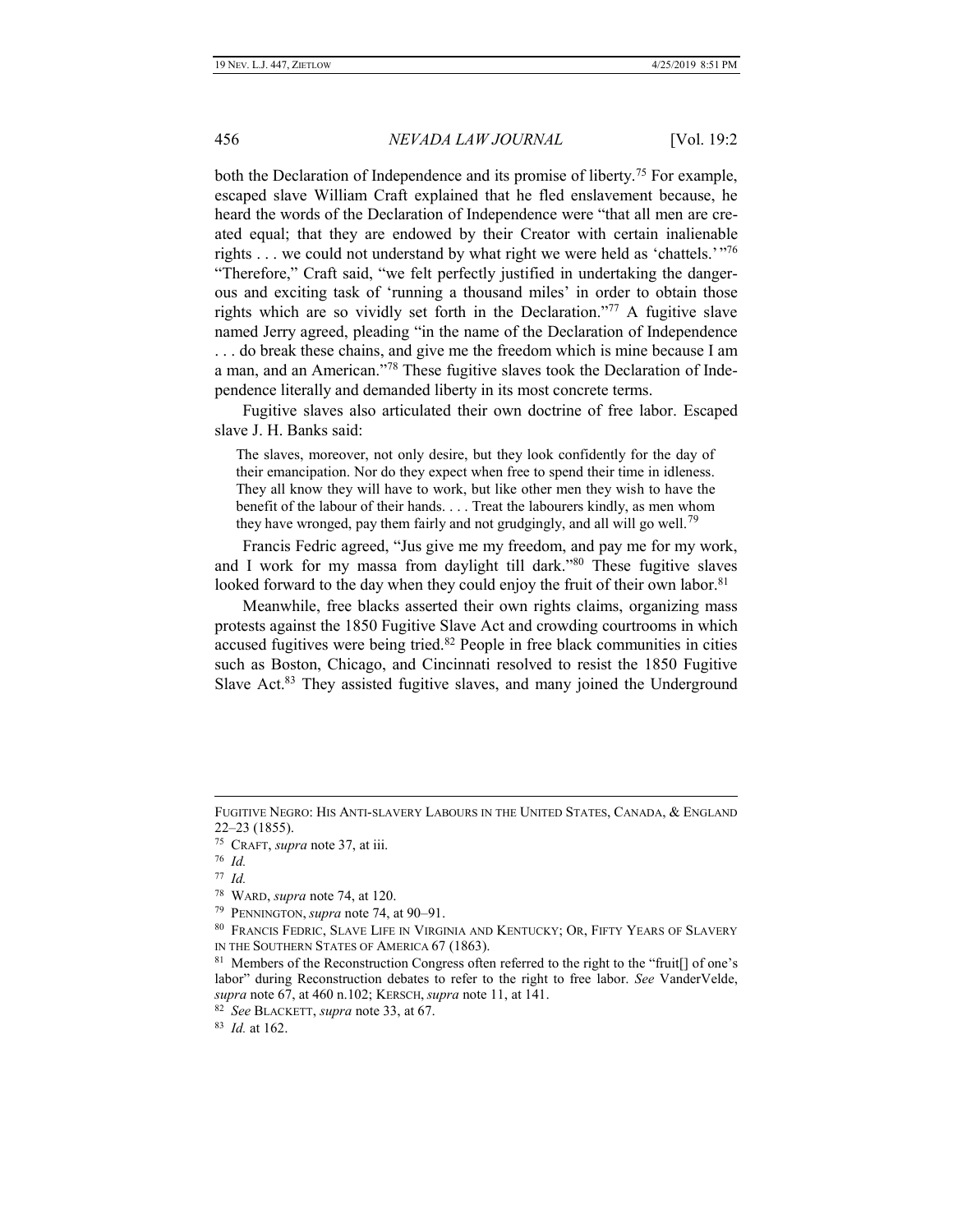Railroad.<sup>84</sup> They also formed organizations and asserted rights claims through official declarations.<sup>85</sup>

In 1862, noted abolitionist and escaped slave Frederick Douglass published an essay, "What Shall Be Done With the Slaves if Emancipated?" In that essay, Douglass opined, "[o]ur answer is, do nothing with them; mind your business, and let them mind theirs. Your *doing* with them is their greatest misfortune."<sup>86</sup> Douglass continued, "Let us stand upon our own legs, work with our own hands, and eat bread in the sweat of our own brows."<sup>87</sup> Here, Douglass insisted that blacks would work hard and succeed if they were allowed to do so.<sup>88</sup> Conservatives cite this essay to claim that Douglass opposed all government assistance for freed slaves.<sup>89</sup> But this argument takes Douglass's language out of context. Douglass anticipated, correctly, that southern states would enact laws restricting the rights of freed slaves.<sup>90</sup> At the time, Douglass could not have imagined that legislatures would enact measures to *help* freed slaves. Here, Douglass opposed laws that would impose burdens on freed slaves, not laws that would help them.

Two years later, in October 1864, Douglass expressed a more optimistic view of the power of the state to aid freed slaves. Douglass participated in the Colored National Convention assembled in Rochester, New York along with other noted black abolitionists, and joined the conference's declaration that "[a]s a people, we have been denied the ownership of our bodies, our wives, homes, children, and the product of our own labor."<sup>91</sup> The declaration continued,

[A]s citizens of the Republic, we claim the rights of other citizens. We claim that . . . proper rewards should be given for our services, and that [all] the immunities and privileges of all other citizens and defenders of the nation's honor should be conceded to us . . . . and we claim our fair share of the public domain, whether acquired by purchase, treaty, confiscation, or military conquest.<sup>92</sup>

These black activists made it clear that, at a minimum, they expected that free blacks, including freed slaves, would enjoy the right to contract. However,

 $\overline{a}$ 

92 *Id.* at 41.

<sup>84</sup> *See id.* at 189–91.

<sup>85</sup> *See, e.g.*, *Address of the Colored National Convention to the People of the United States*, *in* THE RECONSTRUCTION AMENDMENTS (13TH, 14TH & 15TH): ESSENTIAL DOCUMENTS, *supra*  note 13, at 204.

<sup>86</sup> Frederick Douglass, *What Shall be Done with the Slaves if Emancipated?*, DOUGLASS' MONTHLY, Jan. 1862.

<sup>87</sup> *Id.*

<sup>88</sup> *Id.*

<sup>89</sup> *See* Grutter v. Bollinger, 539 U.S. 306, 349–50 (2003) (Thomas, J., dissenting).

<sup>90</sup> *See infra* text accompanying notes 142–48 (showing that laws enacted by southern states immediately after the abolition of slavery, known as the Black Codes, proved that Douglass was correct).

<sup>&</sup>lt;sup>91</sup> Declaration of Wrongs and Rights, in PROCEEDINGS OF THE NATIONAL CONVENTION OF COLORED MEN, *supra* note 39, at 41; *id.* at 3 (noting Oberlin Ohio's John Langston also attended the convention).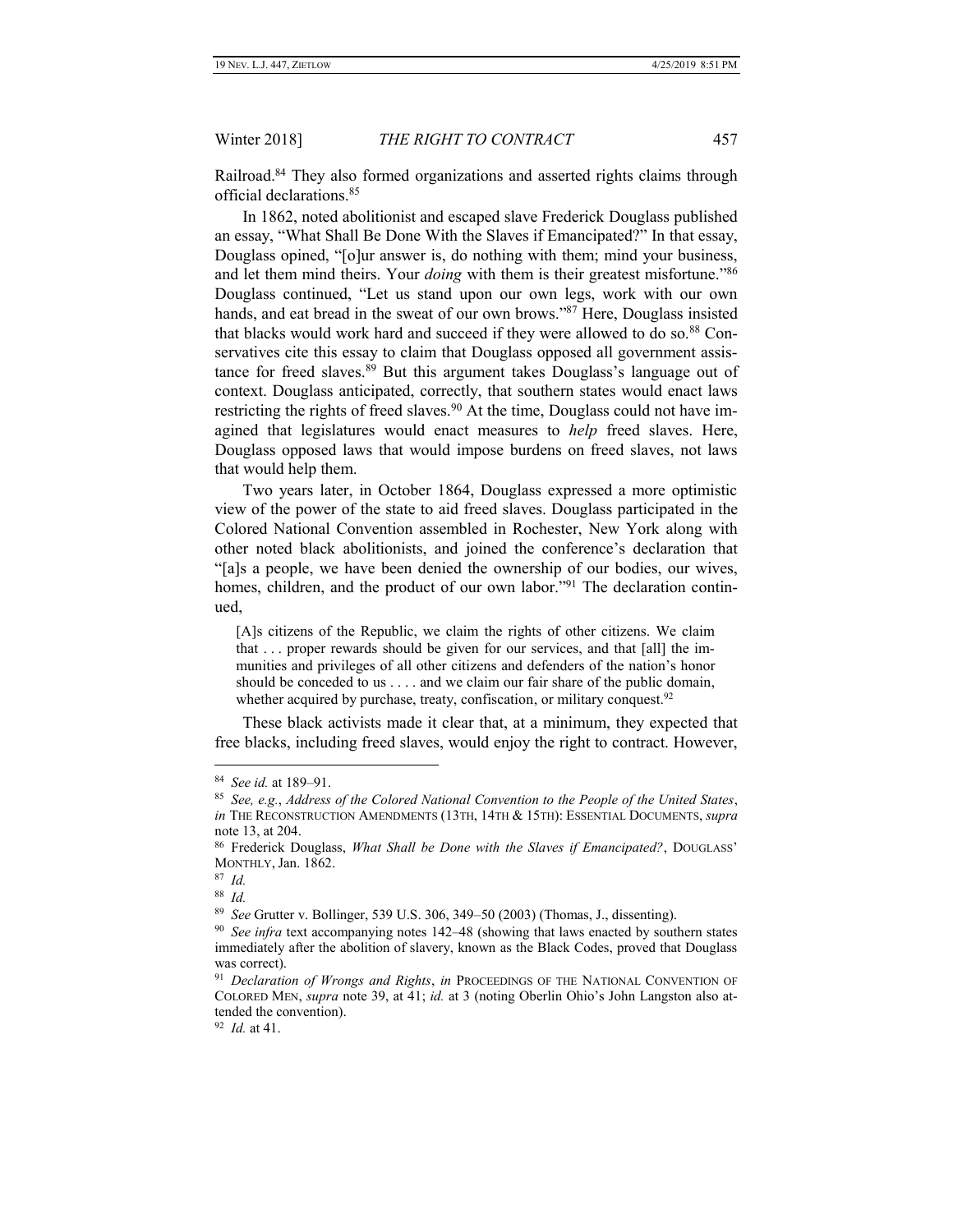they insisted that they would not be satisfied with "personal freedom," including "the right to own, buy, and sell real estate."<sup>93</sup> They demanded the right to vote and participate in the political process and called for "the blessings of equal liberty"—that the government would protect their rights.<sup>94</sup>

# *C. Northern Workers and Freedom of Contract*

Slaves were not the only unfree workers in antebellum America. Indentured servants were also bound to their masters.<sup>95</sup> However, indentured servants were not slaves and were treated as persons with the right to form family relationships and enter into contracts (however unconscionable the contract may be) with their masters.<sup>96</sup> Unlike slaves, indentured servants were not bound to their masters for life.<sup>97</sup> Unlike slaves, indentured servants were paid wages, though those wages were very low.<sup>98</sup> However, there were significant similarities between indentured servitude and slavery. Like slaves, indentured servants had few legal rights, and lacked mobility and control over their lives.<sup>99</sup> Like slaves, most indentured servants wanted to leave servitude and achieve autonomy.<sup>100</sup> Indentured servants' right to enter into exploitative one-sided contracts did little to improve their lives.

As antislavery activists developed an ideology of free labor, they considered the meaning of liberty of contract for slaves and northern workers. During the revolutionary era, opponents of slavery had differentiated indentured servitude from slavery on the ground that indentured servants voluntarily contracted with their masters.<sup>101</sup> They believed that the fact that the servants had entered into their contracts voluntarily was sufficient to make them free.<sup>102</sup> However, by the 1820s, antislavery and labor activists began to argue that both slavery and indentured servitude should be abolished.<sup>103</sup> They came to believe "that labor became involuntary the moment a laborer decided to depart and was not

<sup>93</sup> *Id.* at 59.

<sup>94</sup> *Id.* at 47, 59.

<sup>95</sup> STEINFELD, *supra* note 4, at 7.

<sup>&</sup>lt;sup>96</sup> See id. at 13 (noting that the key differences between indentured servitude and slavery was that ordinary service was undertaken voluntarily but slavery was not, and that service was temporary, but slavery was permanent).

<sup>97</sup> *Id.* at 11.

<sup>98</sup> *Id.*

<sup>99</sup> *See id.* at 111.

<sup>100</sup> *Id.* at 123.

<sup>&</sup>lt;sup>101</sup> See id. at 13 (explaining that during the American revolutionary era, many Americans opposed slavery, but thought indentured servitude was okay because indentured servitude was based on a contract).

<sup>102</sup> *See* James Gray Pope, *Contract, Race, and Freedom of Labor in the Constitutional Law of "Involuntary Servitude"*, 119 YALE L.J. 1474, 1483–84 (2010) (discussing the differing interpretations of involuntary servitude as applied to indentured servants between Indiana and Illinois courts).

<sup>103</sup> STEINFELD, *supra* note 4, at 160.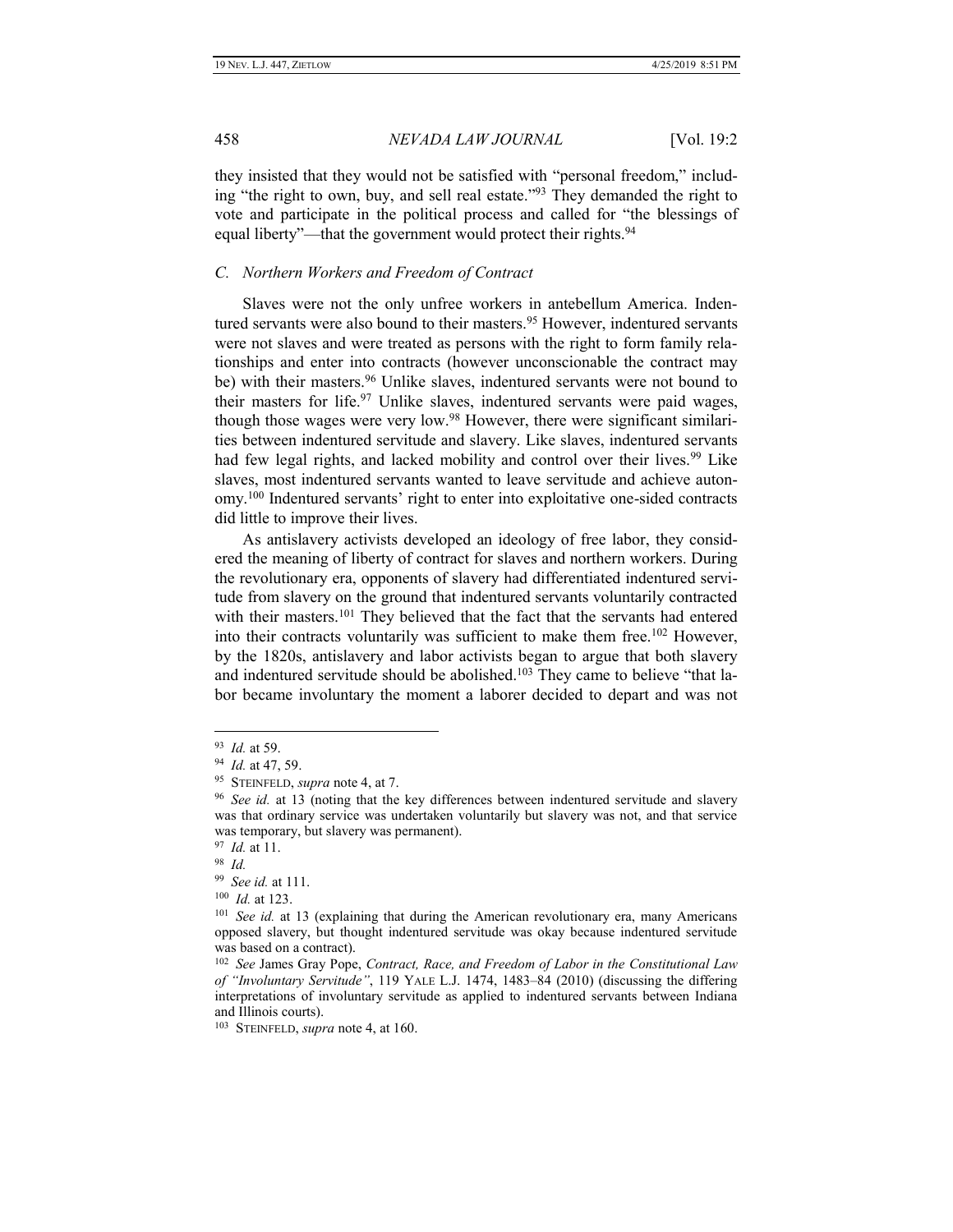permitted to do so."<sup>104</sup> As a result of this activism, by the 1850s, "contractual servitude was lumped together with slavery by free labor proponents as a form of involuntary servitude."<sup>105</sup> Thus, the antislavery movement in the early Nineteenth Century contributed to decline of indentured servitude in the United States.

The evolution towards a doctrine of free labor coincided with the early industrial revolution in the United States, which changed the structure of labor and altered workers' expectations.<sup>106</sup> Before the industrial revolution, workers were largely artisanal and farmworkers, who hoped to someday own their own business or farm.<sup>107</sup> Factory workers had no such illusion—they would likely work for wages their entire lives.<sup>108</sup> By and large, industrial workers were no longer bound contractually to their employer, as indentured servants were.<sup>109</sup> Instead, they depended on wage labor for their livelihood.<sup>110</sup> Industrial workers realized that they could not stop the degradation of work so they sought to "mitigate its  $\Box$  effects" with campaigns for the legal regulation of hours and conditions of work.<sup>111</sup> Their first priority was legislation limiting their hours of work.<sup>112</sup>

The birth of industrialization also marked the beginning of the northern labor movement.<sup>113</sup> Like the leaders of the antislavery movement, labor leaders were inspired by the Declaration of Independence and often cited it to support their claims for workers' rights. Invoking their claims, New York City Democrat Tommy Walsh, who had strong ties to the labor movement, claimed that the Declaration "guaranteed every person who was willing to labor the right to do so."<sup>114</sup> Labor leaders also developed their own vision of freedom of contract and explored what the promise of liberty would mean to northern workers.<sup>115</sup>

The antebellum labor movement's primary goal was an eight-hour workday so they could have more control over their lives.<sup>116</sup> The eight-hour movement posed a challenge to advocates for liberty of contract. A law that limited the workday to eight hours interfered with the worker's liberty to contract for a

<sup>104</sup> *Id.* at 147.

<sup>105</sup> *Id.* at 178.

<sup>106</sup> TOMLINS, *supra* note 41, at 328.

<sup>107</sup> *See* MONTGOMERY, *supra* note 13, at 14.

<sup>108</sup> *See id.* at 26.

<sup>109</sup> *See* STEINFELD, *supra* note 4, at 148.

<sup>110</sup> *See id.*

<sup>111</sup> TOMLINS, *supra* note 41, at 328–29.

<sup>112</sup> *Id.* at 153, 328.

<sup>113</sup> *See id.* at 153.

<sup>114</sup> SEAN WILENTZ, CHANTS DEMOCRATIC: NEW YORK CITY & THE RISE OF THE AMERICAN WORKING CLASS, 1788-1850 332 (1984).

<sup>115</sup> MONTGOMERY, *supra* note 13, at 233.

<sup>116</sup> *Id.* at 186.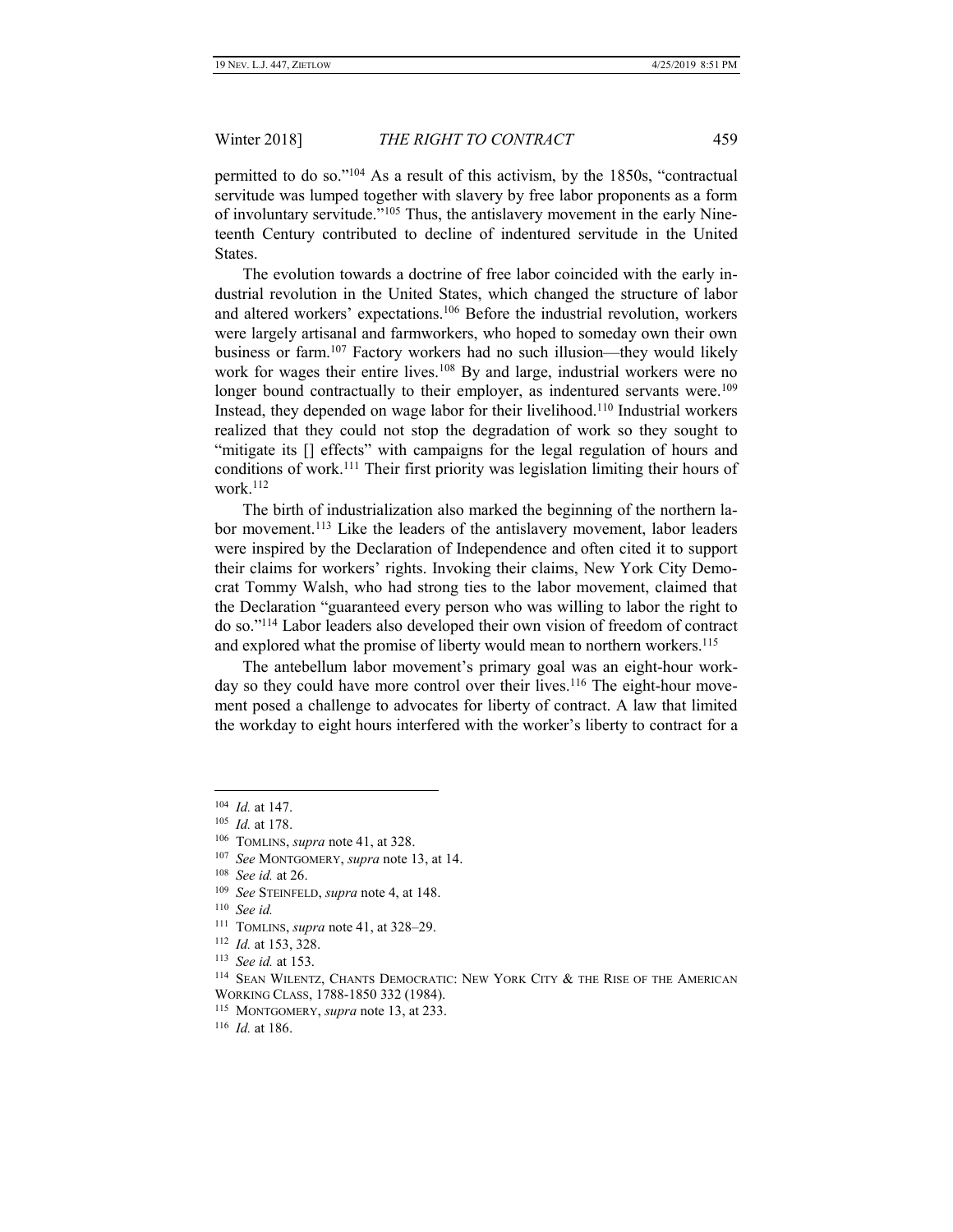longer work day.<sup>117</sup> Abolitionists were generally suspicious of the northern labor movement and opposed legislation that would interfere in the bargain between a worker and his employer.<sup>118</sup> However, antislavery republicans sought alliances with the labor movement, and viewed the right to contract not as a goal in and of itself, but a means to achieve full freedom for workers.<sup>119</sup> While antislavery republicans did not embrace the eight-hour movement prior to the Civil War, they did not view the right to contract as precluding such regulation.

The meaning of free labor itself was evolving in the decades leading up to the Civil War. Under the ideology of civic republicanism, freedom entailed the ownership of property.<sup>120</sup> Workers were not free unless they worked for themselves.<sup>121</sup> Many members of the Free Soil, Free Labor Party also championed the dignity and opportunities of free labor, social mobility and "progress."<sup>122</sup> They valued materialism, social fluidity and the "self-made man."<sup>123</sup> According to historian Christopher Tomlins, "[t]o the antebellum labor movement, free labor ideally meant economic independence through the ownership of productive property, or proprietorship."<sup>124</sup> This was "a far more substantive conception of contractual freedom ... [that] the abstract formalism of mere selfownership would allow."<sup>125</sup> Labor activists argued that state intervention was necessary to protect workers from exploitation and enable them to exercise a meaningful right to contract.<sup>126</sup>

Some northern labor activists argued that northern workers were "wage slave[s]."<sup>127</sup> They argued that working for wages was as bad as slavery.<sup>128</sup> Because like slaves, wage workers depended on another person for their livelihood.<sup>129</sup> Walsh explained that "the liberty of the white worker was only such liberty as the employer chose to extend to him."<sup>130</sup>

<sup>&</sup>lt;sup>117</sup> Lochner v. New York, 198 U.S. 45, 53 (1905) (showing that the Court relied on this reasoning to strike down a similar law).

<sup>118</sup> MONTGOMERY, *supra* note 13, at 267; Forbath, *supra* note 12, at 784.

<sup>119</sup> ZIETLOW, *supra* note 18, at 62; *see* Forbath, *supra* note 12, at 768–69.

<sup>120</sup> *Id.* at 769.

<sup>121</sup> *See* MONTGOMERY, *supra* note 13, at 14.

<sup>122</sup> FONER, *supra* note 14, at 15–16.

<sup>123</sup> *Id.* at 16; FONER, *supra* note 62, at 64.

<sup>124</sup> TOMLINS, *supra* note 41, at 289.

<sup>125</sup> *Id.*

<sup>126</sup> *See* MONTGOMERY, *supra* note 13, at 246–47.

<sup>127</sup> *Id.* at 30.

<sup>128</sup> *Id.* at 26, 30; Forbath, *supra* note 12, at 776.

<sup>129</sup> FONER, *supra* note 14, at 17; MONTGOMERY, *supra* note 13, at 30 ("Americans associated liberty with the ownership of productive property." This was the opposite of "wage slavery."); *Id.* at 238-39 ("[T]he worker, had in effect, delivered himself into . . ." This was the concept of "wage slavery."); WILENTZ, *supra* note 114, at 332 (quoting Tommy Walsh who said "wage slavery and the tyranny of capital had reduced republican producers to dependent menials.").

<sup>130</sup> ZIETLOW, *supra* note 18, at 54; *see also* Williston H. Lofton, *Abolition and Labor: Appeal of the Abolitionists to the Northern Working Classes*, 33 J. NEGRO HIST. 249, 266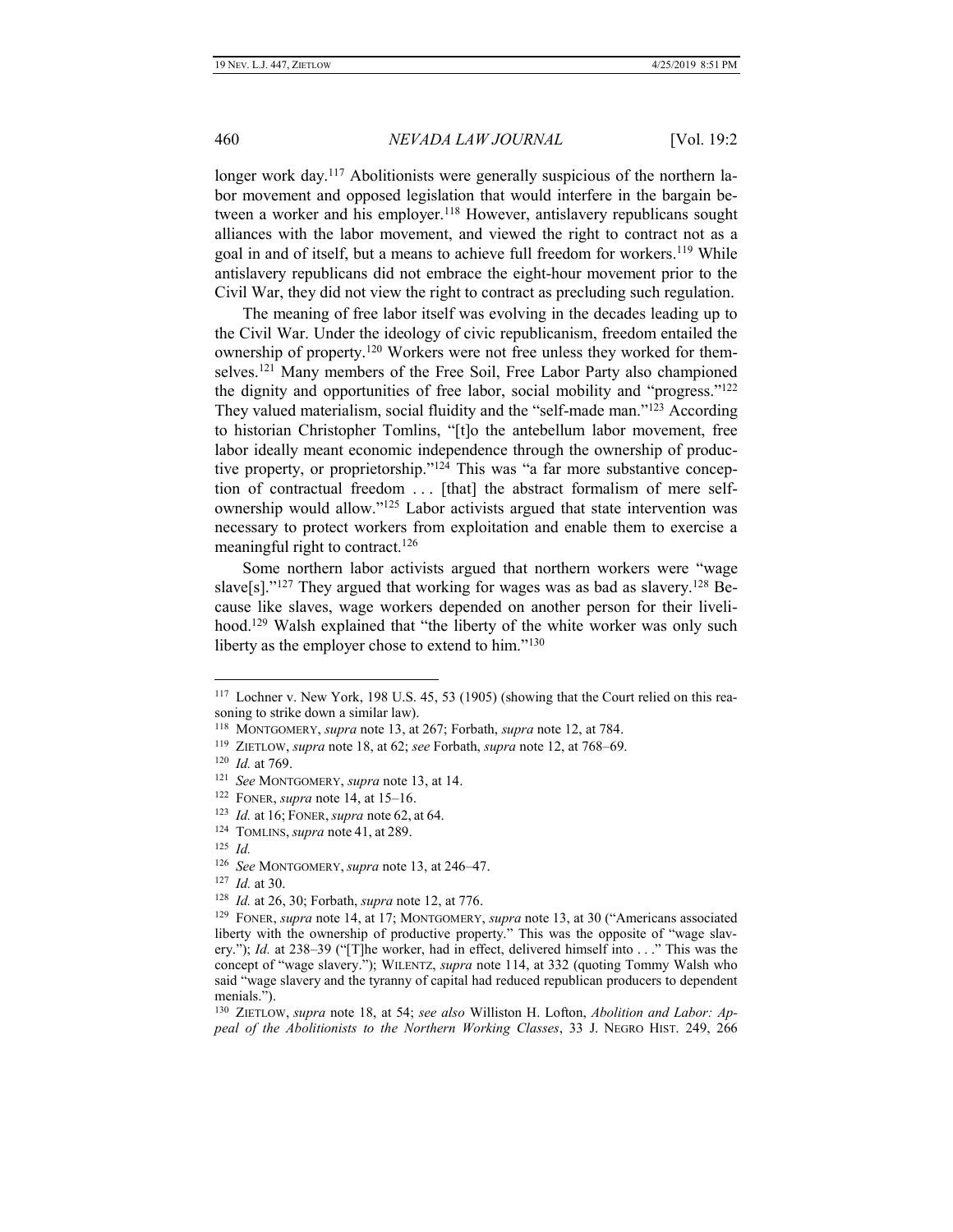Over time the argument that working for wages was tantamount to slavery became increasingly problematic. The economy was industrializing, and by 1870 two-third of productive U.S. workers were earning wages.<sup>131</sup> Labor reformers thus began to redefine "wage slavery" to reflect the plight of northern industrial workers who worked long hours under poor conditions.<sup>132</sup> They sought government regulations to protect workers from wage slavery and formed "eight-hour" leagues to demand laws limiting the length of working days.<sup>133</sup> Notable labor activist Ira Steward said, "the anti-slavery idea . . . was, that every man had a right to come and go at will. The labor movement asks how much this abstract right is actually worth, without the power to exercise it."<sup>134</sup> A Massachusetts bootmaker stated that working only eight hours made him feel "full of life and enjoyment" because "the man is no longer a *Slave*, but a man."<sup>135</sup> Historian David Montgomery said: "The struggle for shorter hours, in other words, was seen as a fight for the liberty of the worker."<sup>136</sup> These labor activists understood that government regulation was necessary to secure liberty for workers.

Thus, in the years leading up to the Civil War, fugitive slaves, free blacks, antislavery advocates and labor advocates all championed an ideology of free labor. Freedom of contract was a crucial prerequisite to attaining free labor but recognizing a formal right to contract alone was not sufficient. All of these activists called on the state to engage in protecting their right to free labor by not only abolishing slavery but also legislating for workers' rights.

<sup>(1948).</sup> Some northern labor activists argued that the plight of northern workers was worse than that of slaves. WILENTZ, *supra* note 114, at 333. For example:

An 1845 declaration of the National Reform Association (NRA) argued that wage slaves were more oppressed than chattel slaves, because unlike slaves, wage-earners had no one to care for them. Southern defenders of slavery eagerly seized on labor's critique of the plight of the northern worker. They emphasized the obligation of slave owners to care for their slaves. For example, noted South Carolina Senator John Calhoun claimed that "the liberty of the northern wage earner . . . amounted to little more than the freedom to sell his labor for a fraction of its value, or to starve."

ZIETLOW, *supra* note 18, at 54–55; *see also* GEORGE FITZHUGH, SOCIOLOGY FOR THE SOUTH, OR THE FAILURE OF FREE SOCIETY 226–27 (1854). Abraham Lincoln carefully read *Sociology for the South*. FONER, *supra* note 14, at 65.

<sup>131</sup> *See* MONTGOMERY, *supra* note 13, at 26, 28–29.

<sup>132</sup> *See id.* at 30; WILENTZ, *supra* note 114, at 332 (quoting Tommy Walsh who said "[n]o man devoid of all other means of support but that which his labor affords him can be a freeman, under the present state of society. He must be a humble slave of capital.").

<sup>133</sup> MONTGOMERY, *supra* note 13, at 179 (eight hour work day movement goal was to make workers "masters of their own time."); *Id.* at 238 (Fincher's Trade Review masthead said, "Eight Hours: A Legal Day's Work for Freemen."); *Id.* at 237 (making analogies to slavery). 134 *Id.* at 251.

<sup>135</sup> *Id.* at 238.

<sup>136</sup> *Id.*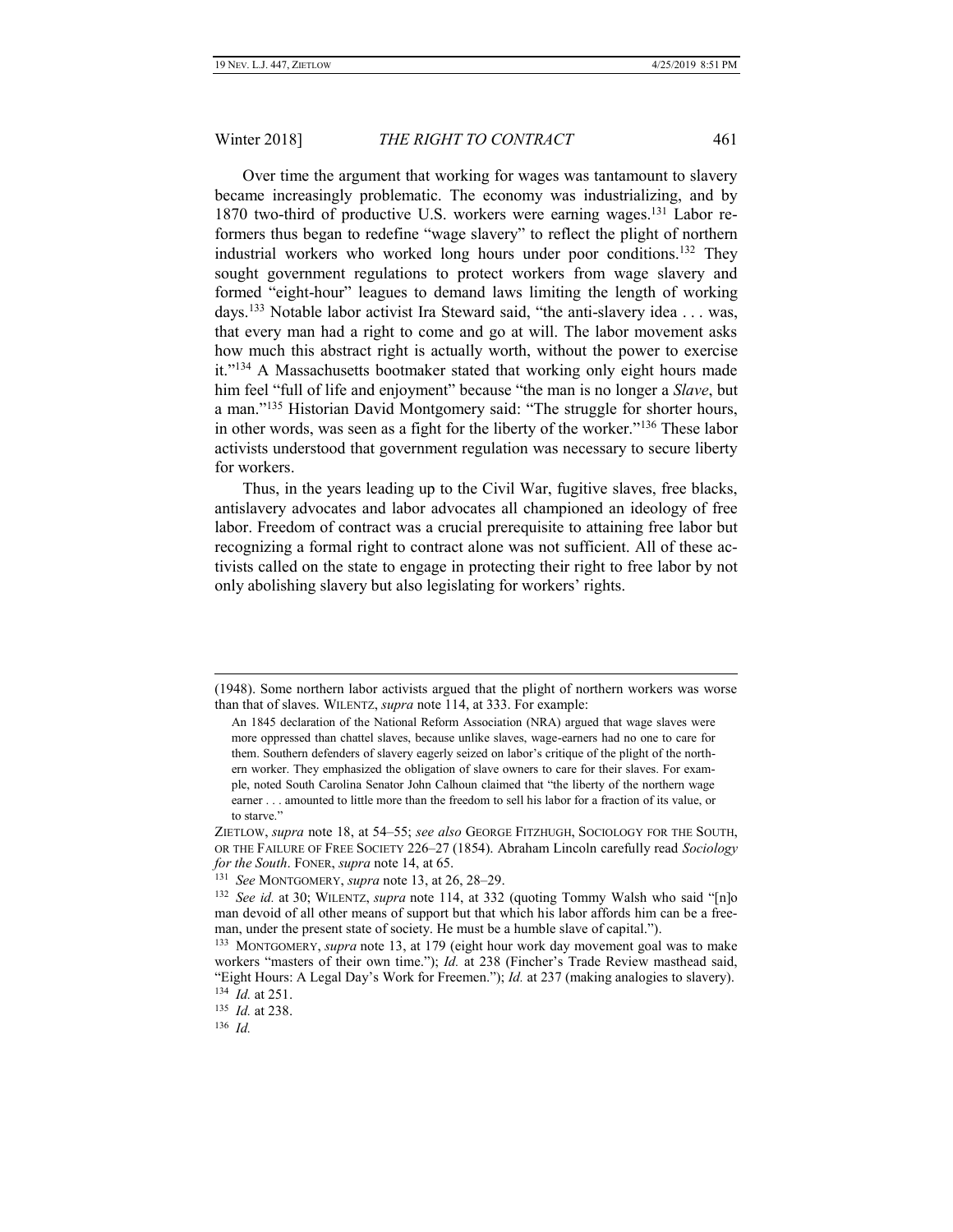# II. FREED SLAVES AND NORTHERN WORKERS AFTER THE CIVIL WAR

The Civil War was the catalyst that brought about the end of slavery and the beginning of free labor. In attempting to enforce the rights of free slaves and aid them in their transformation to a system of free labor, the Reconstruction Congress faced a daunting task. Michigan Senator Jacob Howard described the experience of slaves who had just been liberated by the Thirteenth Amendment during the debates over the 1866 Civil Rights Act.<sup>137</sup> Senator Howard said:

What is a slave in contemplation of American law, in contemplation of the laws of all of the slave States? We know full well . . . he had no rights nor nothing which he could call his own. He had not the right to become a husband or a father in the eye of the law, he had no child, he was not at liberty to indulge the natural affections of the human heart for children, for wife, or even for friend. He owned no property, because the law prohibited him. He could not take real or personal estate either by sale, by grant, or by descent or inheritance. He did not own the bread he earned and ate. He stood upon the face of the earth completely isolated from the society in which he happened to be  $\dots$ .  $^{138}$ 

There, Howard described the central nature of slavery—slaves were not treated as human beings but as property, bought and sold at the market and unable to engage in the market on their own. Slaves were denied the right to familial relations, isolated and bereft of family or friends.<sup>139</sup> Slaves lacked any legal rights, notably including the right to travel, to testify in court, or to enter into contracts.<sup>140</sup> They lacked any control whatsoever over their own lives and were subject to virulent racism and racially motivated terrorism.<sup>141</sup> Freed slaves desperately needed an active state to protect their new right to contract.

During the summer of 1865, southern states reluctantly ratified the Thirteenth Amendment but resisted its effect by enacting laws, known as Black Codes, which denied the liberty of contract to the newly freed slaves.<sup>142</sup> Southern states used the Black Codes to impose indentured servitude on freed slaves and under the Black Codes, Black workers had to enter into year-long contracts by mid-January each year.<sup>143</sup> Under the Codes, the doctrine of specific performance applied to the labor contracts, so freed slaves could not leave exploitative employers during the duration of their contracts.<sup>144</sup> Many of the Black

<sup>&</sup>lt;sup>137</sup> CONG. GLOBE, 39th Cong., 1st Sess. 504 (1866) (statement of Sen. Howard).

<sup>138</sup> *Id.*

<sup>139</sup> *See id.*

<sup>140</sup>  *See* Paul Finkelman, *The Centrality of the Peculiar Institution in American Legal Development*, 68 CHI.-KENT L. REV. 1009, 1027 (1993).

<sup>141</sup>  *See* Thomas D. Morris, *Slaves and the Rules of Evidence in Criminal Trials*, *in* SLAVERY & THE LAW 209, 222 (Paul Finkelman ed., 1997).

<sup>142</sup> *See* MONTGOMERY, *supra* note 29, at 120.

<sup>143</sup> *Id.*

<sup>144</sup> *Id.*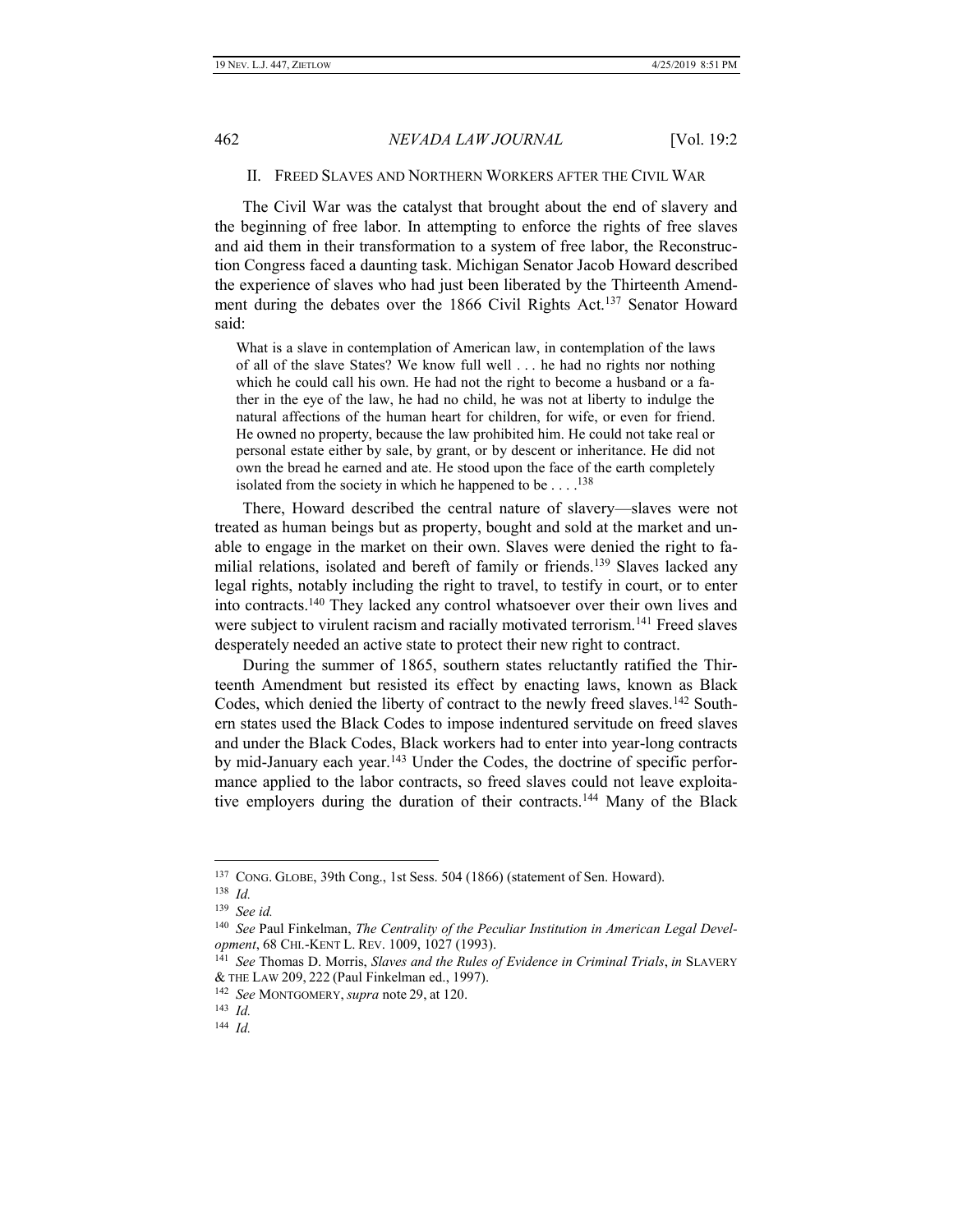Codes required artisans to seek annual licenses from district courts and subjected them to penalties if they quit their jobs.<sup>145</sup>

Black Codes also created a new class of indentured servants by requiring state courts to bind out orphans to work for employers chosen by the courts. State courts were also authorized to bind out children who were not orphans if the judge found that their parents lacked the means to care for them.<sup>146</sup> Southern state officials also used vagrancy laws and apprenticeship systems to control the black labor force, and imposed criminal penalties on non-compliant workers.<sup>147</sup> These laws imposed a system of legally compelled labor on newly freed slaves, effectively perpetuating slavery.<sup>148</sup>

After slavery was abolished, freed slaves discussed what they hoped to obtain from freedom. The Black Codes made it clear that freed slaves' transition to freedom would not be easy, and that they would require federal intervention to help them. Freed slaves explained that freedom from regulation was simply inadequate to remedy the harm that slavery had wrought. Slaves did not merely lack personal liberty. Their lack of liberty enabled masters to exploit them and treat them poorly without any consequences. The slaves' lack of mobility and autonomy enabled the master to treat them as less than a human being. To remedy this harm, freed slaves called on the government to help them.

Northern workers had been crucial to the victorious effort of the Union Army.<sup>149</sup> After the War, they hoped that the end of chattel slavery would also improve their plight. Like the freed slaves, they called on an active state to ensure that they could exercise a meaningful liberty of contract.<sup>150</sup>

*A. Freed Slaves*

On November 20, 1865, leaders of the newly free black community in South Carolina convened a Colored People's Convention "for the purpose of deliberating upon the plans best calculated to advance the interests of our people."<sup>151</sup> "After five days of deliberation, this convention of newly freed slaves issued a resolution calling for the end of race discrimination, the right to vote, the right to equal citizenship, and the repeal of laws that reduced free slaves to 'serfdom.' "<sup>152</sup> Above all else, freed slaves wanted independence from white control.<sup>153</sup> They also wanted government redistribution of farm land, with some

<sup>145</sup> *Id.*

<sup>146</sup> *Id.*

<sup>&</sup>lt;sup>147</sup> FONER, *supra* note 62, at 127.

<sup>148</sup> STEINFELD, *supra* note 4, at 171.

<sup>149</sup> MONTGOMERY, *supra* note 13, at 92.

<sup>150</sup> *See id.* at 91, 101, 107, 135.

<sup>&</sup>lt;sup>151</sup> PROCEEDINGS OF THE COLORED PEOPLE'S CONVENTION OF THE STATE OF SOUTH CAROLINA 1 (1865); *see also* ZIETLOW, *supra* note 18, at 8.

<sup>152</sup> ZIETLOW, *supra* note 18, at 8.

<sup>153</sup> FONER, *supra* note 62, at 107.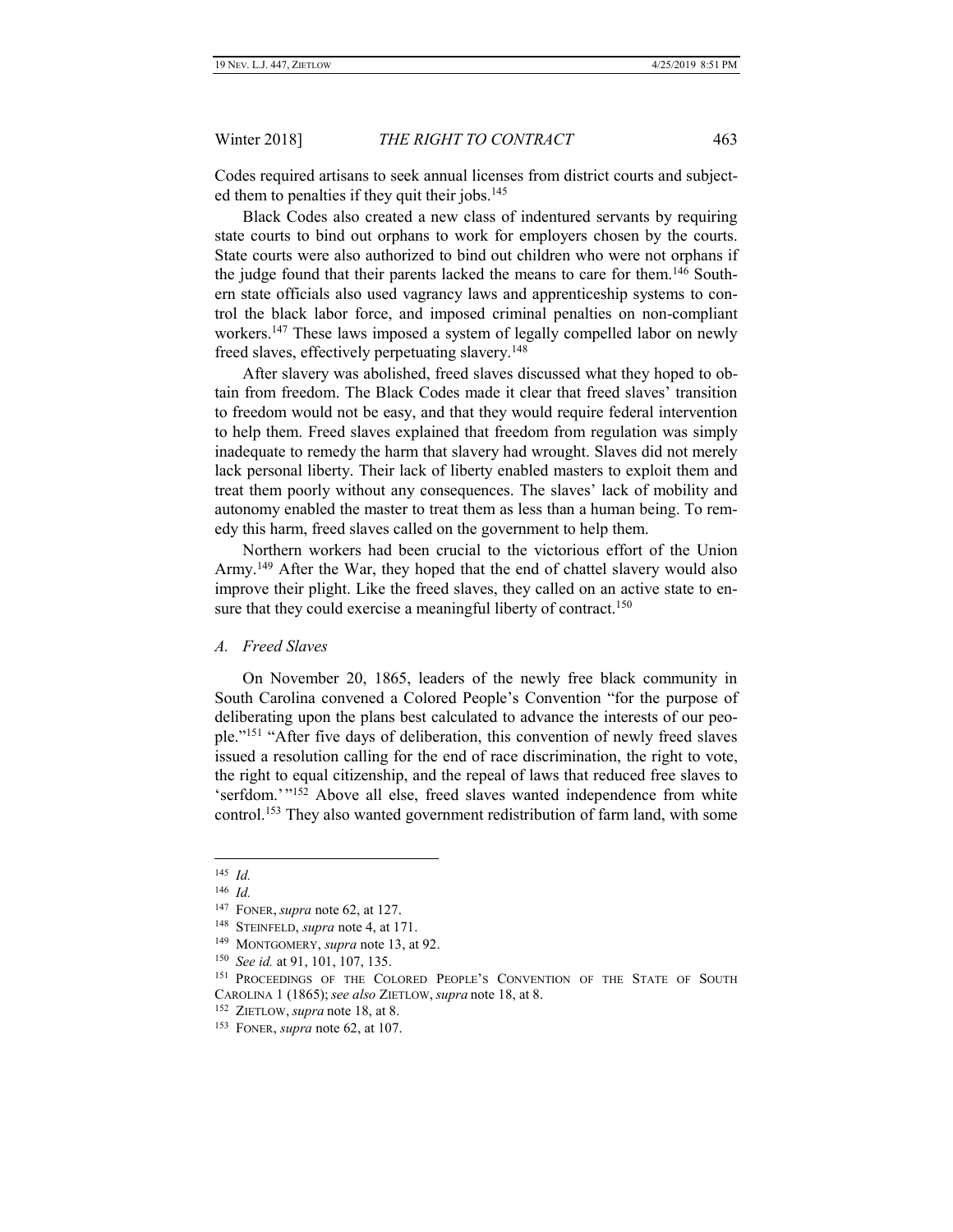claiming that they earned the right to their former owner's land.<sup>154</sup> Freed slaves also resisted the "slave crop," cotton.<sup>155</sup> They wanted autonomy—the ability to own their own land and choose their own crops.<sup>156</sup> They valued freedom of movement above higher wages and sought to work less than they had as slaves.<sup>157</sup> Freed slaves sought government protection of their fundamental human rights, protection which they saw as necessary to guarantee their autonomy.

According to historian Eric Foner, many former slaves saw freedom as an end to the "separation of families, punishment by the lash, [and] denial of access to education."<sup>158</sup> Others stressed that freedom meant the enjoyment of "our rights in common with other men."<sup>159</sup> The right to contract was a necessary precondition to freed slaves' transition from slavery to freedom. According to the Conference report, Black Codes deprived them of "the right to engage in any legitimate business" and charged that the legislature "g[ave] us no little or no encouragement to pursue agricultural pursuits, by refusing to sell [] us lands" and adopted laws that would "thrust us out or reduce us to a serfdom."<sup>160</sup> These newly freed slaves asserted the right "to enter upon all the avenues of agriculture, commerce, [and] trade . . ."<sup>161</sup> They demanded action to protect them from the southern Black Codes that limited their freedom, including their liberty of contract.

Freed slaves wanted to be treated as full citizens, with suffrage rights, and they asked the federal government to protect them in the exercise of those rights. For example, the South Carolina Conference called for "a code of laws for the government of *all*, regardless of color" and demanded "the establishment of good schools for the thorough education of our children."<sup>162</sup> Thus, the freed people of South Carolina asked for the same right to contract as enjoyed by white men, but they also asked for government protection to exercise that right. They called for the federal government to "continue the Freedmen's Bureau until such time as we are fully protected in our persons and property by the laws of the State."<sup>163</sup> Abstract rights alone were insufficient to meet their needs.

<sup>154</sup> Eric Foner, *Rights and the Constitution in Black Life During the Civil War and Reconstruction*, 74 J. AM. HIST. 863, 871 (1987); William E. Forbath, *Caste, Class, and Equal Citizenship*, 98 MICH. L. REV. 1, 32 (1999).

<sup>155</sup> FONER, *supra* note 62, at 108.

<sup>156</sup> *See id.*

<sup>157</sup> *Id.* at 107.

<sup>158</sup> Foner, *supra* note 154, at 870.

<sup>159</sup> *Id.*

<sup>160</sup> *Id.*

<sup>161</sup> *Memorial to the Senate and House of Representatives of the United States, in Congress Assembled*, *in* PROCEEDINGS OF THE COLORED PEOPLE'S CONVENTION OF THE STATE OF SOUTH CAROLINA, *supra* note 151, at 30, 31.

<sup>&</sup>lt;sup>162</sup> PROCEEDINGS OF THE COLORED PEOPLE'S CONVENTION OF THE STATE OF SOUTH CAROLINA, *supra* note 151, at 9, 22.

<sup>163</sup> *Id.* at 20.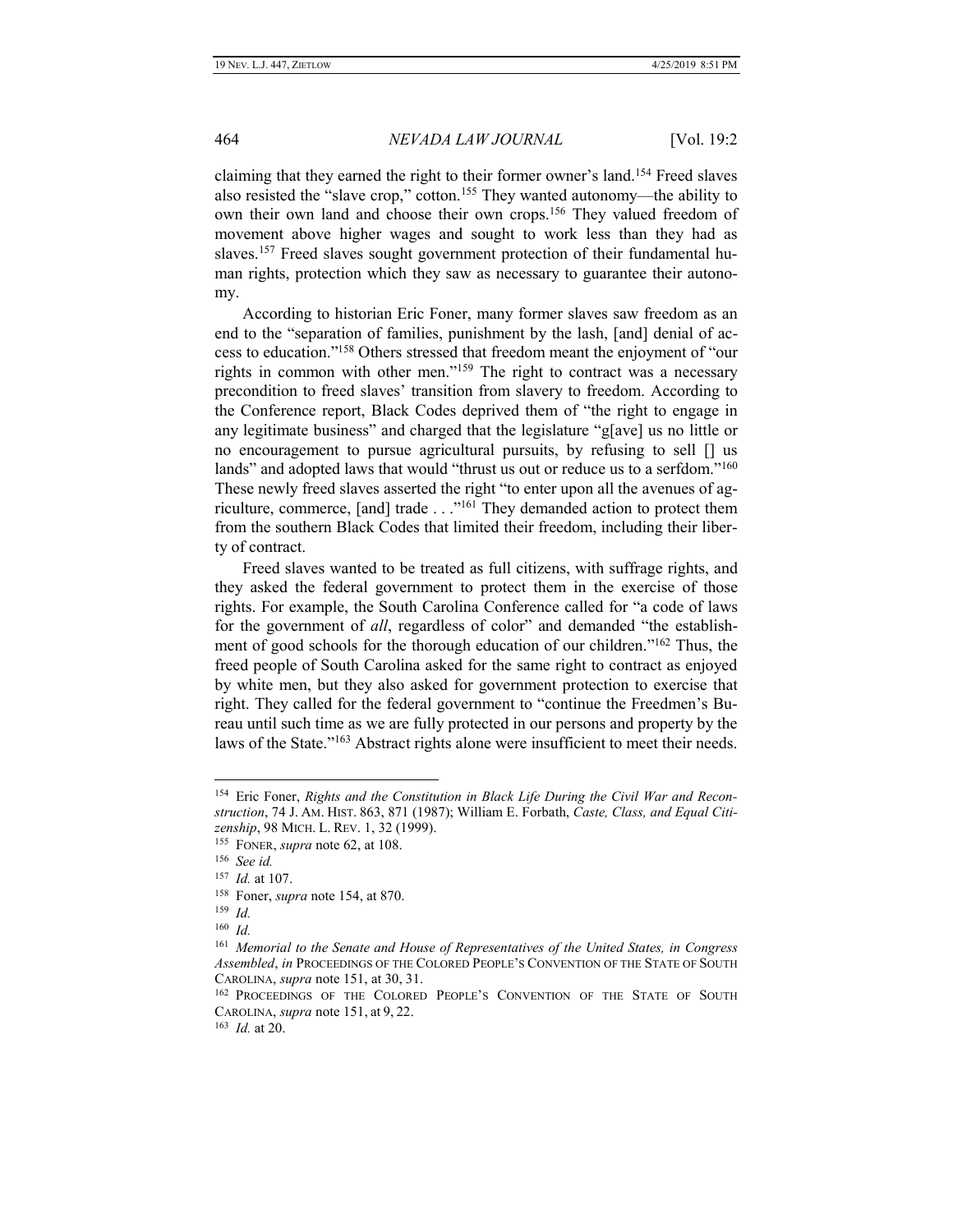The measures enacted by southern state legislatures during early Reconstruction, when Union troops protected the freed slaves' right to vote, provide another insight into the vision of liberty of contract held by freed slaves.<sup>164</sup> Those legislatures promoted economic empowerment for freed slaves with measures that sometimes also benefited poor southern whites.<sup>165</sup> According to Foner, "[i]n our preoccupation with the racial politics of Reconstruction[,] we may have overlooked the first stirring of class politics within the white community."<sup>166</sup> Towards the end of the Civil War, the Union-occupied city of New Orleans adopted pro-labor policies along with measures protecting the civil and voting rights of newly freed slaves.<sup>167</sup> In 1864, the Louisiana state legislature established a progressive income tax, proclaimed a nine-hour workday, and a minimum wage.<sup>168</sup> These early Reconstruction measures sought to regulate the right to contract by establishing rights for all workers.

After the war, returning confederates used force to take over the Louisiana government and repealed the progressive measures of the Union-led government.<sup>169</sup> However, in other southern states, northern troops enforced blacks' right to vote, and they elected similarly progressive governments.<sup>170</sup> Black legislatures pushed for laws granting agricultural laborers a lien on their own crops.<sup>171</sup> Many southern states enacted those laws as well as progressive tax policies and laws making it illegal to fine planters for political reasons.<sup>172</sup> Some local officials "actively sympathized with the economic plight of the [B]lack laborer."<sup>173</sup> During radical Reconstruction, state governments prioritized the needs of poor people and increased tax burdens on the rich.<sup>174</sup> In 1870, a South Carolina Black political leader claimed that "the Republican Party is emphatically the poor man's party . . . . We favor laws to foster and elevate labor ...."<sup>175</sup> These black Republicans sought to redefine the law of labor to protect both the rights of freed slaves and the white working class, using liberty of contract to establish a free labor system in the southern states.

# *B. Northern Workers*

After the Civil War, black workers in the south and white workers in the north shared concerns about a lack of control over the workplace. In the south,

<sup>164</sup> *See* FONER, *supra* note 62, at 114–15.

<sup>165</sup> *See id.*

<sup>166</sup> *Id.* at 114.

<sup>167</sup> *See* MONTGOMERY, *supra* note 13, at 115.

<sup>168</sup> *Id.*

<sup>169</sup> *Id.* at 116.

<sup>170</sup> *See* FONER, *supra* note 62, at 114.

<sup>171</sup> *Id.*

<sup>172</sup> *Id.*

<sup>173</sup> *Id.* at 115.

<sup>174</sup> *Id.* at 116.

<sup>175</sup> *Id.*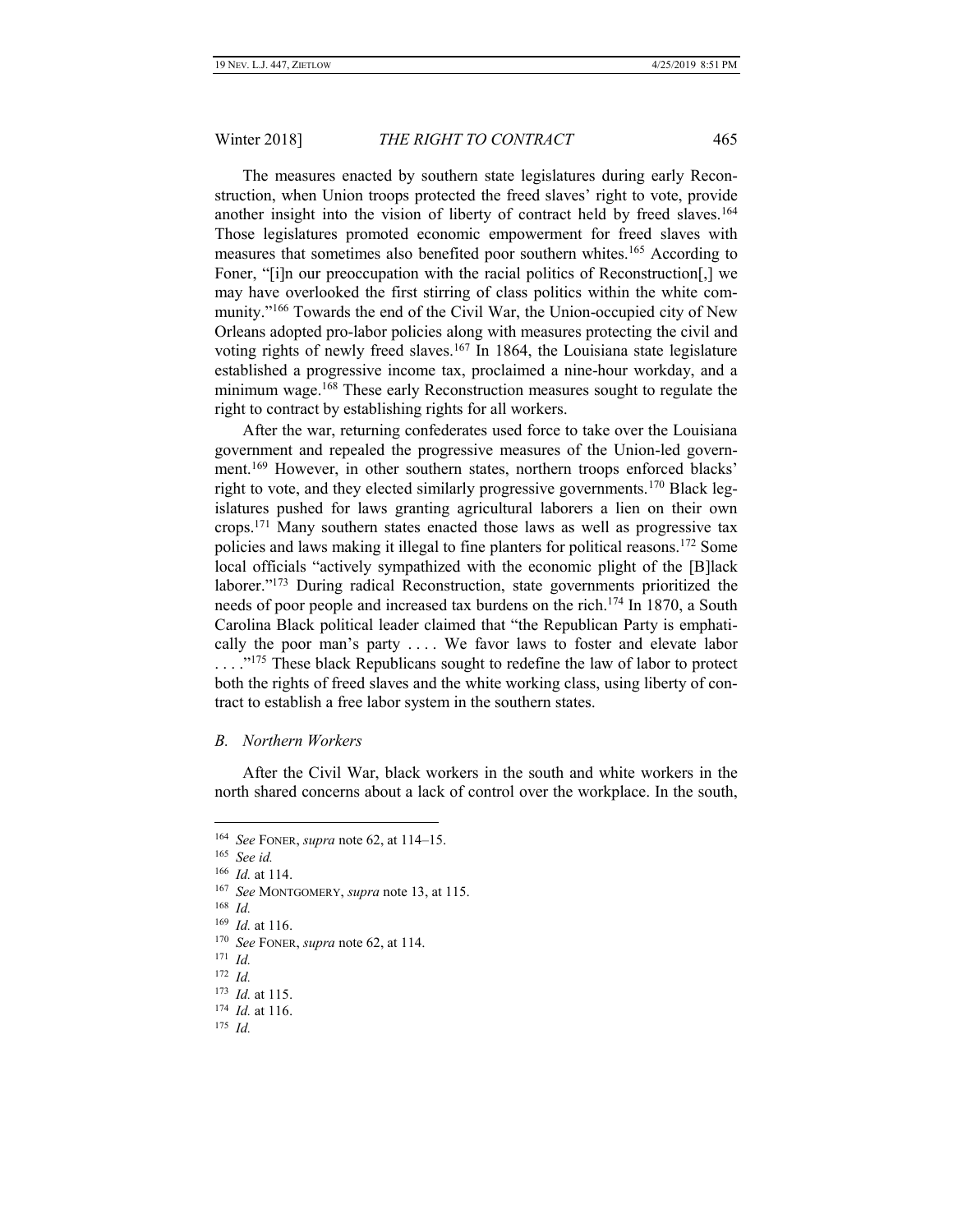former slaves preferred to own their own land and farm their own crops.<sup>176</sup> In the north, workers preferred to own their own business, or at least have some say in the operation of their business.<sup>177</sup> In this way, the interests of these workers coincided, as did the economic barriers that they faced. The issue of debtor relief, which also affected small white planters, plagued the early years of Reconstruction.<sup>178</sup> In the post-Civil War north, workers were experiencing a decline in control over their conditions of work. The foreman, not the workers themselves, controlled the industrial workplace.<sup>179</sup> The abolition of chattel slavery had not stopped antebellum arguments about wage slavery.

According to historian Amy Dru Stanley, "[t]he wage slave symbolized selling oneself, evoking fears that the self entitlement at the heart of contract freedom had been lost."<sup>180</sup> Ira Steward, machinist and head of the Eight Hour League, claimed that, just as the "motive for making a man a slave, was to get his labor, or its results, for nothing," so the "motive for employing wage-labor, is to secure *some* of its results for nothing; and, in point of fact, larger fortunes are made out of the profits of wage-labor, than out of the products of slavery." 181

Steward explained that within the system of wage labor, "freedom of contract," which ostensibly existed between employer and employee, was "necessarily a sham" because of the power imbalance between workers and their employers.<sup>182</sup> As it was before the war, the northern labor movement's primary post-war goal was to obtain legislation limiting the hours of work.<sup>183</sup> Steward promoted "the omnipotent power of the people when acting in their *collective capacity*" to enact legislation limiting the workday to eight hours.<sup>184</sup> Numerous labor organizations called for an eight-hour work day.<sup>185</sup> Post-war labor activity peaked in 1867, with a wave of strikes demanding an eight-hour work day.<sup>186</sup>

The demands of the northern labor movement directly pitted the workers' substantive vision of freedom of contract against the liberal ideology. Spokesmen for labor, such as Ira Steward, sought legislation to enhance the workers'

<sup>176</sup> *Id.* at 108.

<sup>177</sup> *See* MONTGOMERY, *supra* note 13, at 178.

<sup>178</sup> FONER, *supra* note 62, at 113.

<sup>179</sup> STANLEY, *supra* note 15, at 66–67.

<sup>180</sup> *Id.* at 84.

<sup>&</sup>lt;sup>181</sup> Ira Steward, *Poverty*, *in* FOURTH ANNUAL REPORT OF THE [MASS.] BUREAU OF STATISTICS OF LABOR 411, 411 (1873).

<sup>182</sup> *See* MONTGOMERY, *supra* note 13, at 252.

<sup>183</sup> *Id.*

<sup>&</sup>lt;sup>184</sup> Id. (quoting Letter of Ira Steward, Daily Evening Voice (Jan. 17, 1867)).

<sup>&</sup>lt;sup>185</sup> For example, in 1866 a bricklayer's convention called for an eight-hour workday and educational centers for labor unions. *Id.* at 175. In August 1866 the National Labor Union called for an eight-hour work day, formation of co-ops and the unionization of workers, including Black workers. *Id.* at 176–77. In the state of Massachusetts, labor leaders sought to convert the Republican Party to an eight-hour agenda. *Id.* at 265.

<sup>186</sup> FONER, *supra* note 62, at 144.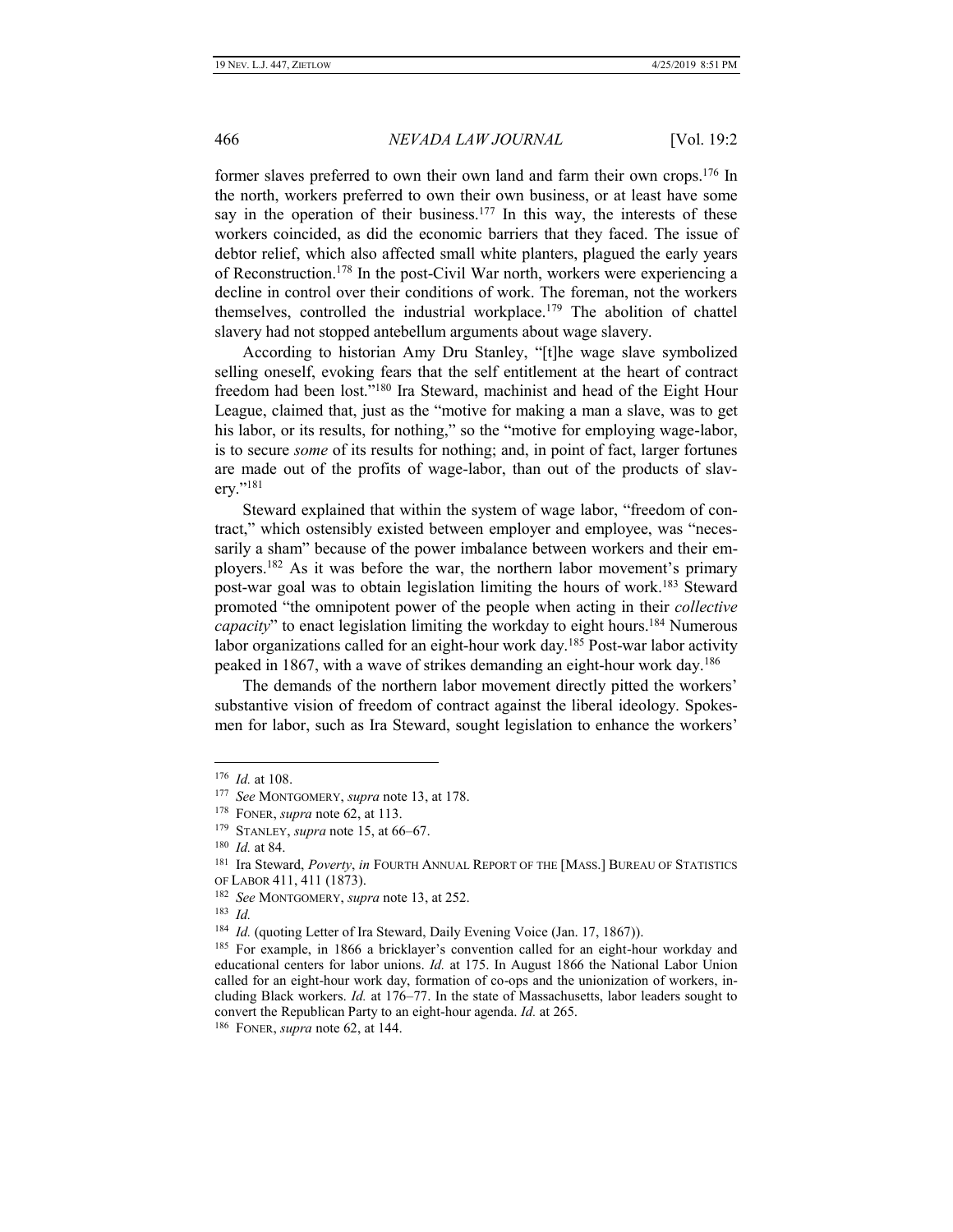bargaining power.<sup>187</sup> Other advocates for labor disagreed.<sup>188</sup> The hardest hurdle to cross in the battle for the eight-hour day was "reluctance to interfere with freedom of contract."<sup>189</sup> Edwin L. Godkin, editor of *The Nation* and the former voice of radicalism, fiercely opposed the eight-hour movement because it would interfere with the freedom of contract.<sup>190</sup> Godkin argued that eight-hour laws would interfere with the natural price of labor and would lessen production.<sup>191</sup> Godkin provoked fierce opposition from readers, but he was very influential.<sup>192</sup>

Employers also wanted written contracts known as "iron-clad" agreements, which ban employees from joining unions and striking.<sup>193</sup> Labor advocates agreed that these agreements were an "unfree" jail of labor.<sup>194</sup> "[N]orthern workers argued that contracts barring collective acts were enslaving."<sup>195</sup> They pointed out the inequality in offer and acceptance, and exchange of labor for wage, and argued that "the blunt terms of free contracts were expressions of wage slavery."<sup>196</sup> Thus, labor activists disagreed about liberty of contract but many sought an active state to protect that right.<sup>197</sup>

# III. LIBERTY OF CONTRACT IN THE RECONSTRUCTION CONGRESS

Newly freed slaves and northern workers sought measures to empower themselves in the workplace. They sought liberty of contract, but with the understanding that government involvement was needed to make it meaningful.<sup>198</sup> All of these workers sought the protection of an active state to help them earn a fair wage and protect them against undue exploitation. In the south, freed slaves sought government protection against racial discrimination and racialized violence.<sup>199</sup> In the north, workers sought government measures that would limit their working hours.<sup>200</sup> All of these workers called for government regulation that was necessary for them to enjoy liberty of contract, and the Reconstruction Congress responded.

 $\overline{a}$ 

191 *Id.* at 248.

- 193 STANLEY, *supra* note 15, at 68.
- 194 *Id.* at 69.

<sup>187</sup> STANLEY, *supra* note 15, at 111.

<sup>188</sup> *See* MONTGOMERY, *supra* note 13, at 247.

<sup>189</sup> *Id.*

<sup>190</sup> *Id.* at 247–48.

<sup>192</sup> *Id.*

<sup>195</sup> *Id.*

<sup>196</sup> *Id.* at 69–70.

<sup>197</sup> *See* MONTGOMERY, *supra* note 13, at 252.

<sup>198</sup> *See, e.g.*, *id.* at 117, 233.

<sup>199</sup> *See Address of the Colored State Convention to the People of the State of South Carolina*, *in* PROCEEDINGS OF THE COLORED PEOPLE'S CONVENTION OF THE STATE OF SOUTH CAROLINA, *supra* note 151, at 24–26.

<sup>200</sup> *See* MONTGOMERY, *supra* note 13, at 186.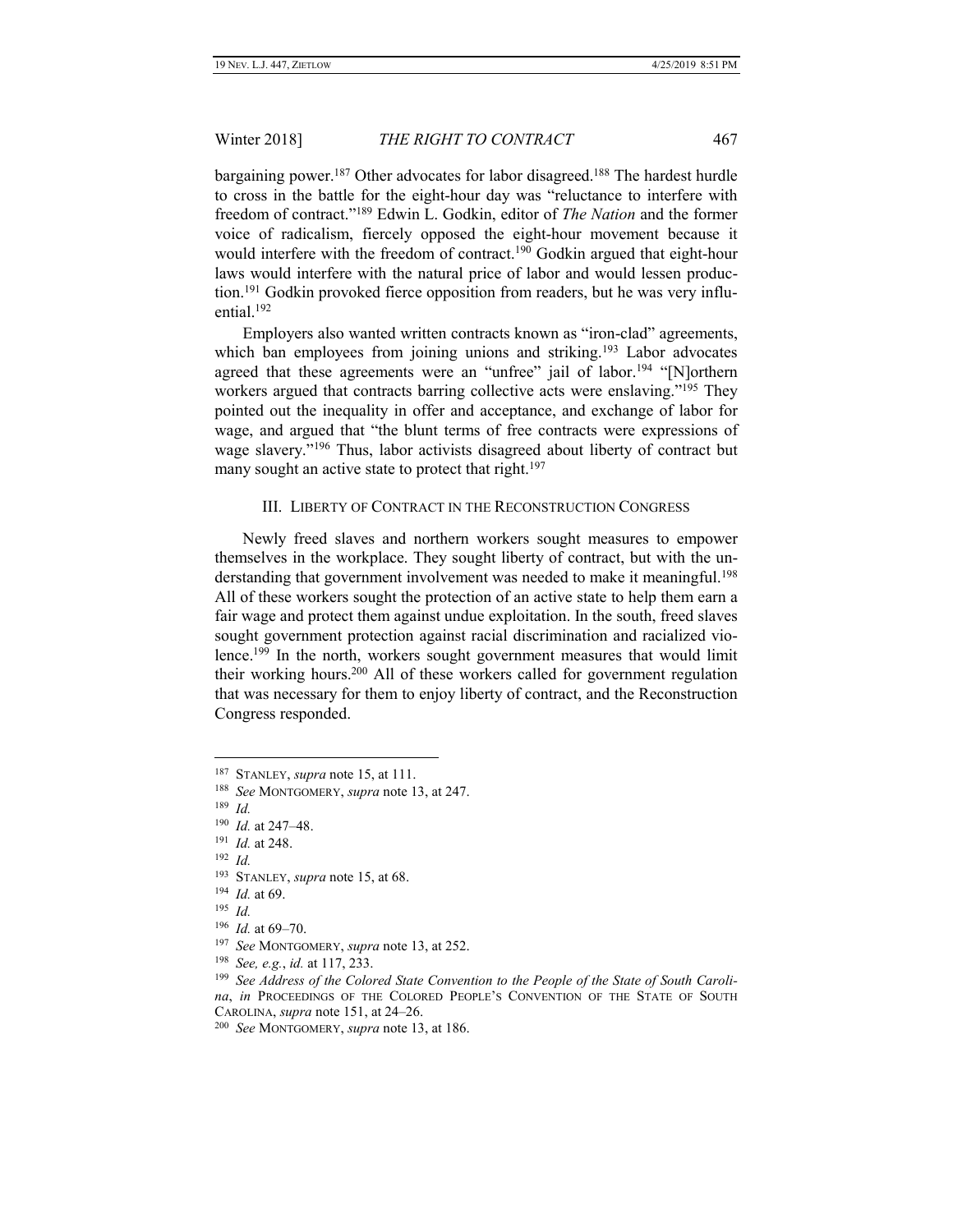There is evidence to support that the view of scholars who argue that the formal right to contract, adopted by the Supreme Court in *Lochner v. New York* and other cases, has its roots in the Reconstruction Era.<sup>201</sup> It is indisputable that freedom of contract is a necessary precondition of free labor, and central to the Reconstruction effort. As we have seen, the moral abolitionist strand of the antislavery movement advanced a formalist model of liberty of contract.<sup>202</sup> That model influenced federal officials working in the Freedmen's Bureaus to establish a system of free labor for the newly freed slaves.<sup>203</sup> Moreover, it is also true that some Freedmen's Bureau officials fetishized contract over the substantive protections that freed slaves needed.<sup>204</sup>

However, the vast majority of the Reconstruction Congress did not share the formal view of liberty of contract that the moral abolitionists advocated for. They understood that individual liberty of contract alone was insufficient to ensure that freed slaves would enjoy the fundamental rights of free persons. The leaders of the Reconstruction Congress wanted more than merely abolishing slavery and establishing a formal right to contract. Merely liberating slaves was not sufficient to improve their status because they were vulnerable to their former masters.<sup>205</sup> Moreover, leaders of that Congress—including James Ashley, George Julian, and Henry Wilson—had long linked the plight of slaves to that of northern workers, viewing the end of slavery as just one step in the fight for workers' rights.<sup>206</sup> Despite the fact that landmark Reconstruction measures were precisely the type of regulations that the Supreme Court struck down as violating the liberty of contract during the *Lochner* Era, Reconstruction Era debates over those measures are remarkably bereft of any mention of liberty of contract. With few exceptions, members of the Reconstruction did not view freedom of contract as an end in itself; they saw freedom of contract as a means towards their goal of establishing equal citizenship and fundamental rights for freed slaves and empowering all.

# *A. The Historical Case for Lochnerian Liberty of Contract*

Until now, scholars have largely assumed, to the extent that there is a Reconstruction based liberty of contract, that liberty of contract limits government regulation of contracts. Articulating this view, Randy Barnett argues that the liberty of contract adopted by the Supreme Court in *Lochner v. New York* was based in abolitionist principles of free labor.<sup>207</sup> "The right to one's labor was

<sup>201</sup> *See* David N Mayer, *The Myth of "Laissez-Faire Constitutionalism": Liberty of Contract During the* Lochner *Era*, 36 HASTINGS CONST. L.Q. 217, 222–23 (2009).

<sup>202</sup> *See supra* notes 54–60 and accompanying text.

<sup>203</sup> *See* DONALD G. NIEMAN, TO SET THE LAW IN MOTION: THE FREEDMEN'S BUREAU AND THE LEGAL RIGHTS OF BLACKS 1865-1868 156 (1979).

<sup>204</sup> *Id.* at 158.

<sup>205</sup> *See id.* at 157.

<sup>206</sup> *See* ZIETLOW, *supra* note 18, at 6, 65; VanderVelde, *supra* note 67, at 438.

<sup>207</sup> BARNETT, *supra* note 8, at 214.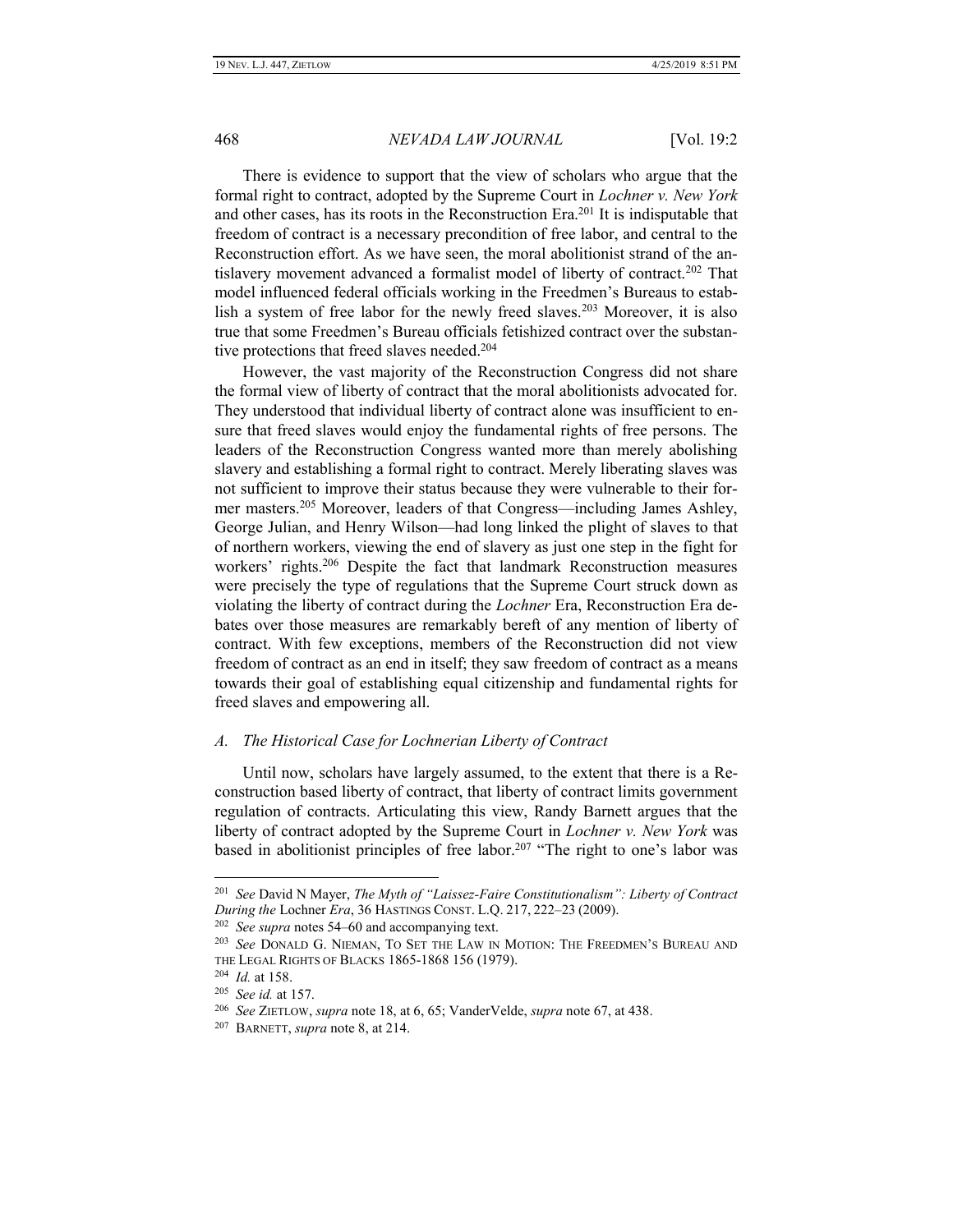one's own, they argued, and could be alienated only by consent."<sup>208</sup> To support this argument, Barnett points out that "slavery was, first and foremost, an economic system that was designed to deprive slaves of their economic liberty."<sup>209</sup> According to Barnett, "The Thirteenth Amendment prohibited slavery and *the opposite of slavery is liberty*."<sup>210</sup> Therefore, "[a]ny unwarranted restrictions on liberty—whether personal or economic—are simply partial 'incidents' of slavery" that fall within Congress's regulatory power under the Thirteenth Amendment.<sup>211</sup> Thus, "the Thirteenth Amendment empowered Congress to protect the economic system of free labor and the underlying rights of property and contract that defined this system."<sup>212</sup>

Ken Kersch agrees with Barnett that the Reconstruction Era right to contract limits governmental authority to regulate employment contracts.<sup>213</sup> Both scholars rely heavily on the dissenters in the iconic *Slaughterhouse Cases*. <sup>214</sup> In that case, a group of butchers challenged a New Orleans ordinance that largely restricted them from conducting business inside the city limits.<sup>215</sup> The butchers sued under the Thirteenth and Fourteenth Amendments, claiming that the law infringed on their constitutional right to practice the profession of their choice.<sup>216</sup> The majority of the Court rejected their challenge, but four justices dissented.<sup>217</sup> In his dissent, Justice Field argued that the law violated the butchers' "right of free labor, one of the most sacred and imprescriptible rights of man."<sup>218</sup> Justice Bradley made a similar argument, insisting that the "right to choose one's calling is an essential part of that liberty which it is the object of government to protect . . . . Without this right he cannot be a freeman."<sup>219</sup> Justice Swayne's dissent described the liberty to pursue an occupation to be a fundamental right closely related to free labor.<sup>220</sup> In the next decades, other Justices applied the same reasoning to the Due Process Clause.<sup>221</sup>

In their dissents to *Slaughterhouse*, Field and Bradley—Lincoln and Grant appointees, respectively—articulate a broad, anti-regulatory view of freedom of contract for workers.<sup>222</sup> Kersch and Barnett are correct that Field's and Bradley's opinions reflected the moral abolitionists' view of a formalist right to con-

- 217 *Id.* at 69, 80–81; *id.* at 111 (Field, J., dissenting).
- 218 *Id.* at 110.

- $^{220}$  *Id.* at 126–27 (Swayne, J., dissenting).
- 221 BARNETT, *supra* note 8, at 210.
- 222 *See* KERSCH, *supra* note 11, at 141.

<sup>208</sup> *Id.* at 205.

<sup>209</sup> Barnett, *supra* note 27, at 8.

<sup>210</sup> *Id.* at 9.

<sup>211</sup> *Id.*

<sup>212</sup> *Id.*

<sup>213</sup> *See* KERSCH, *supra* note 11, at 141–42.

<sup>214</sup> *Id.* at 141; BARNETT, *supra* note 8, at 197–98.

<sup>&</sup>lt;sup>215</sup> The Slaughter-House Cases, 83 U.S. 36, 57, 59 (1872).

<sup>216</sup> *Id.* at 58–59.

<sup>219</sup> *Id.* at 116 (Bradley, J., dissenting).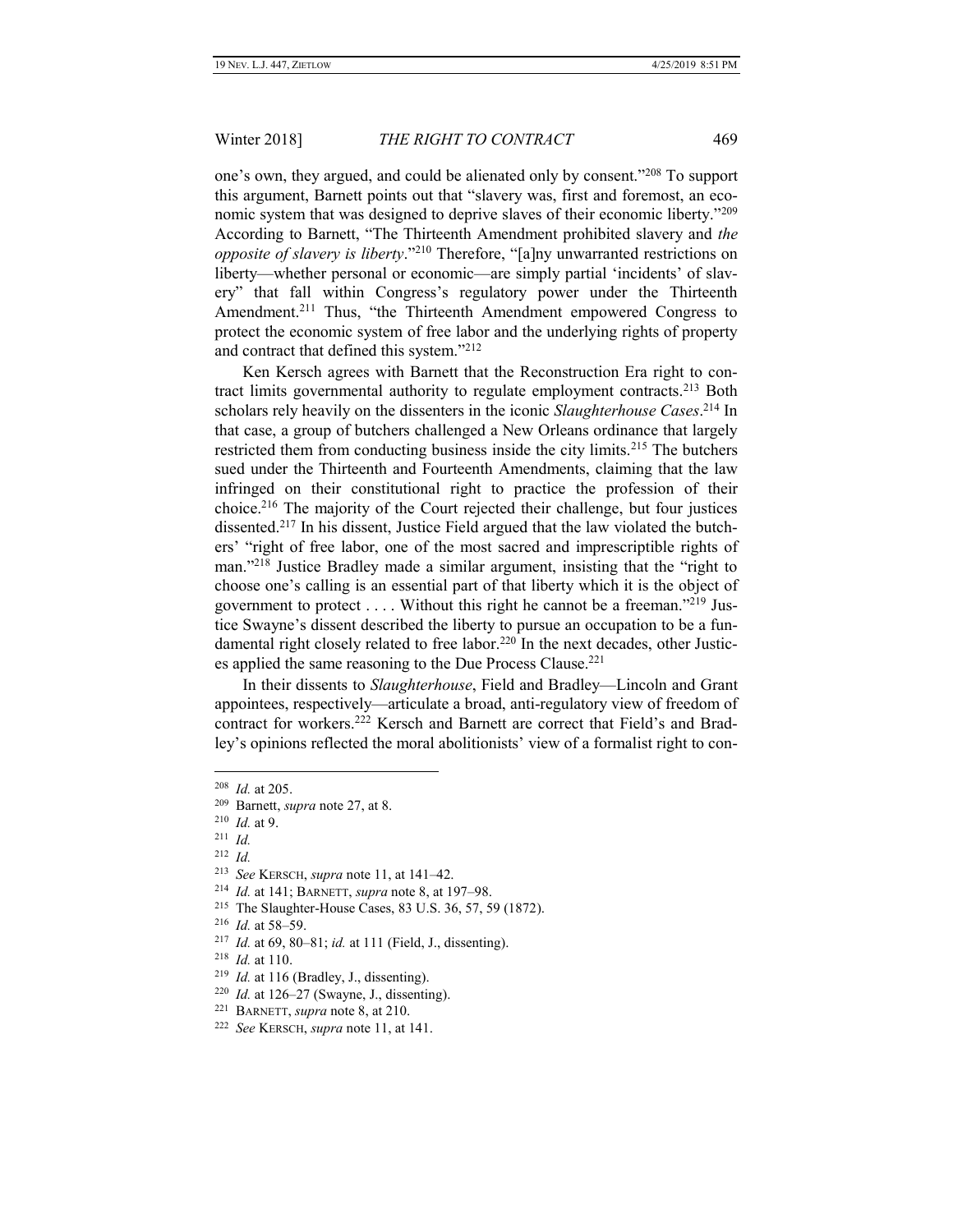tract.<sup>223</sup> The influence of that view can be seen in the efforts of Freedmen's Bureau officials to establish a system of free labor in the early Reconstruction Era.<sup>224</sup> Those officials used the formal right to contract as a model as they sought to establish a system of free labor.<sup>225</sup> However, the dissents in *Slaughterhouse* articulate only one strand of free labor ideology from the antebellum and Reconstruction Era.<sup>226</sup> As we have seen, other antislavery activists viewed liberty of contract more broadly, not as defining free labor, but as a means to achieve free labor.<sup>227</sup> From Tom Paine to Abraham Lincoln, "freedom entailed ownership of productive property."<sup>228</sup> For freed slaves who could not afford property, and wage workers of all races, freedom of contract came to mean the right to be free of undue coercion in the workplace.<sup>229</sup> With the Thirteenth Amendment, the Reconstruction Congress embraced this view by abolishing not only slavery, but also involuntary servitude.<sup>230</sup> Enforcing that Amendment, that Congress regulated workers' right to contract to establish a system of free labor.

In *Slaughterhouse*, an opinion written by Lincoln appointee Justice Samuel Miller, the Court rejected the argument that the Reconstruction Amendments protected the butcher's right to practice their trade and upheld regulations that have been imposed by the Reconstruction government.<sup>231</sup> While Justice Miller's opinion in *Slaughterhouse* has been justly criticized by numerous scholars for its narrow interpretation of the Fourteenth Amendment's Privileges or Immunities Clause,  $232$  the ultimate ruling upholding a health and safety regulation was consistent with the views of the vast majority of the Reconstruction Congress that legislatures could regulate the right to contract. Like Justice Miller, a majority of the Reconstruction Congress embraced regulation and rejected a formalist right to contract.

# *B. Freedmen's Bureaus and the Formalist Right to Contract*

In 1865, the pressing question for the Reconstruction Congress was how to establish a system of free labor for the newly freed slaves that would be free of undue coercion.<sup>233</sup> In the south, employers and employees had to adjust to their

<sup>223</sup> *See* Forbath, *supra* note 12, at 786 (acknowledging that the right to freely sell one's labor was indeed the core of the abolitionist "utopian constitutionalism.").

<sup>224</sup> NIEMAN, *supra* note 203, at 158.

<sup>225</sup> *Id.*

<sup>226</sup> *See* Forbath, *supra* note 12, at 768.

<sup>227</sup> *See supra* notes 62–69 and accompanying text.

<sup>228</sup> Forbath, *supra* note 12, at 769.

<sup>229</sup> *See id.* at 802.

<sup>230</sup> U.S. CONST. amend. XIII.

<sup>231</sup> *See* The Slaughter-House Cases, 83 U.S. 36, 57, 80–81 (1872).

<sup>232</sup> *See* Richard L. Aynes, *On Misreading John Bingham and the Fourteenth Amendment*,

<sup>103</sup> YALE L.J. 57, 63, 99–100 (1993).

<sup>233</sup> FONER, *supra* note 62, at 99.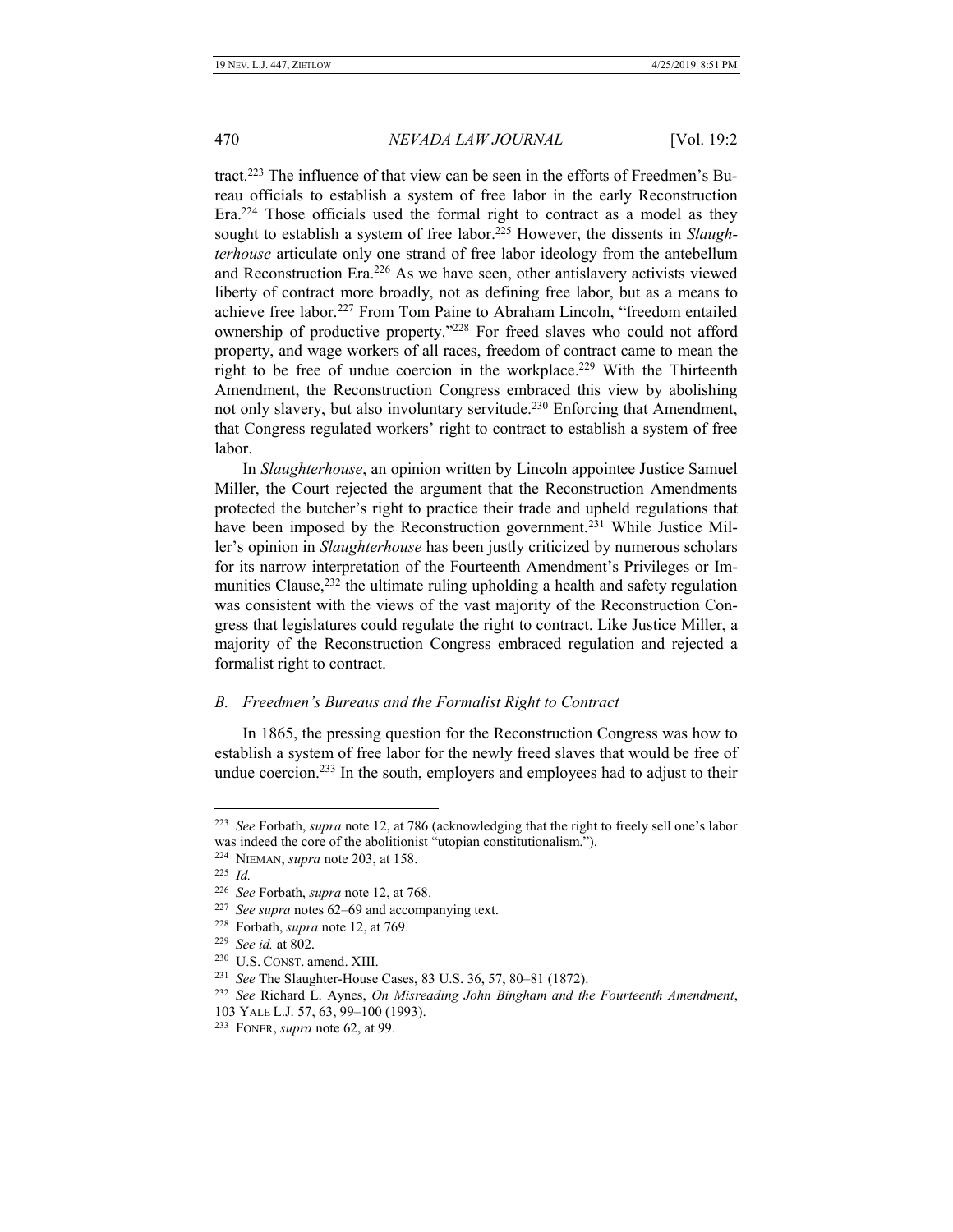new status of bargaining contracts.<sup>234</sup> Many northerners believed that to be free meant to be free to work, and freed slaves yearned to work for themselves—not their former masters.<sup>235</sup> Yet southern Black Codes and vagrancy laws limiting the mobility of freed slaves forced many of them to do exactly that.<sup>236</sup> The Reconstruction Congress sought to protect Black labor from the most exploitative conditions in the south by creating Freedmen's Bureaus which would enforce liberty of contract on the ground.<sup>237</sup> Freedmen's Bureau officials had the power to implement the new free labor paradigm in the south by protecting the freed slaves' right to seek employment wherever they desired and enter into free and fair contracts with their employers.<sup>238</sup>

Unfortunately, President Lyndon B. Johnson simply did not execute many of Congress's Reconstruction measures.<sup>239</sup> The president not only vetoed the Freedmen's Bureau Act, but he also used his executive authority to limit the effectiveness of Bureau officials after Congress overrode his veto.<sup>240</sup> President Johnson's hostile attitude towards Reconstruction created tension between him and members of Congress, eventually sparking the failed attempt to impeach him.<sup>241</sup>

However, the president was not the only reason why Reconstruction foundered. On the ground, Freedmen's Bureau officials often failed to exercise oversight to ensure that freed slaves did not enter into exploitative contracts.<sup>242</sup> Those officials believed that a system of free labor required nothing more than freed slaves entering into contracts, regardless of the conditions of those contracts.<sup>243</sup> Even worse, many officials coerced slaves into signing contracts with their former masters, denying them even a formal liberty of contract.<sup>244</sup> Freed slaves were understandably afraid that if they entered into contracts with their masters, they would be dragged back into slavery.<sup>245</sup> Many slaves sought to own their own land, but attempts at land reform foundered in the Reconstruction Congress.<sup>246</sup> Therefore, many freed slaves were forced to contract with their former masters.<sup>247</sup> Most importantly, the Bureau was unable to protect freedmen from violence that was directed at maintaining their subservience as

<sup>234</sup>  *Id.* at 98.

<sup>235</sup> *Id.* at 101.

<sup>236</sup>  *See* NIEMAN, *supra* note 203, at 74–76.

<sup>237</sup> FONER, *supra* note 62, at 101, 117.

<sup>238</sup> *See* NIEMAN, *supra* note 203, at 162–63; *see also* STANLEY, *supra* note 15, at 36.

<sup>239</sup> *See* MICHAEL LES BENEDICT, A COMPROMISE OF PRINCIPLE: CONGRESSIONAL

REPUBLICANS AND RECONSTRUCTION 1863–1869 248, 250 (1st ed. 1974).

<sup>240</sup> NIEMAN, *supra* note 203, at 115.

<sup>241</sup> *See* BENEDICT, *supra* note 239, at 244, 250.

<sup>242</sup> *See* NIEMAN, *supra* note 203, at 163–64.

<sup>243</sup> *See* STANLEY, *supra* note 15, at 36.

<sup>244</sup> *See* NIEMAN, *supra* note 203, at 168.

<sup>245</sup> STANLEY, *supra* note 15, at 40.

<sup>246</sup> FONER, *supra* note 62, at 131.

<sup>247</sup> *See* NIEMAN, *supra* note 203, at 168–69.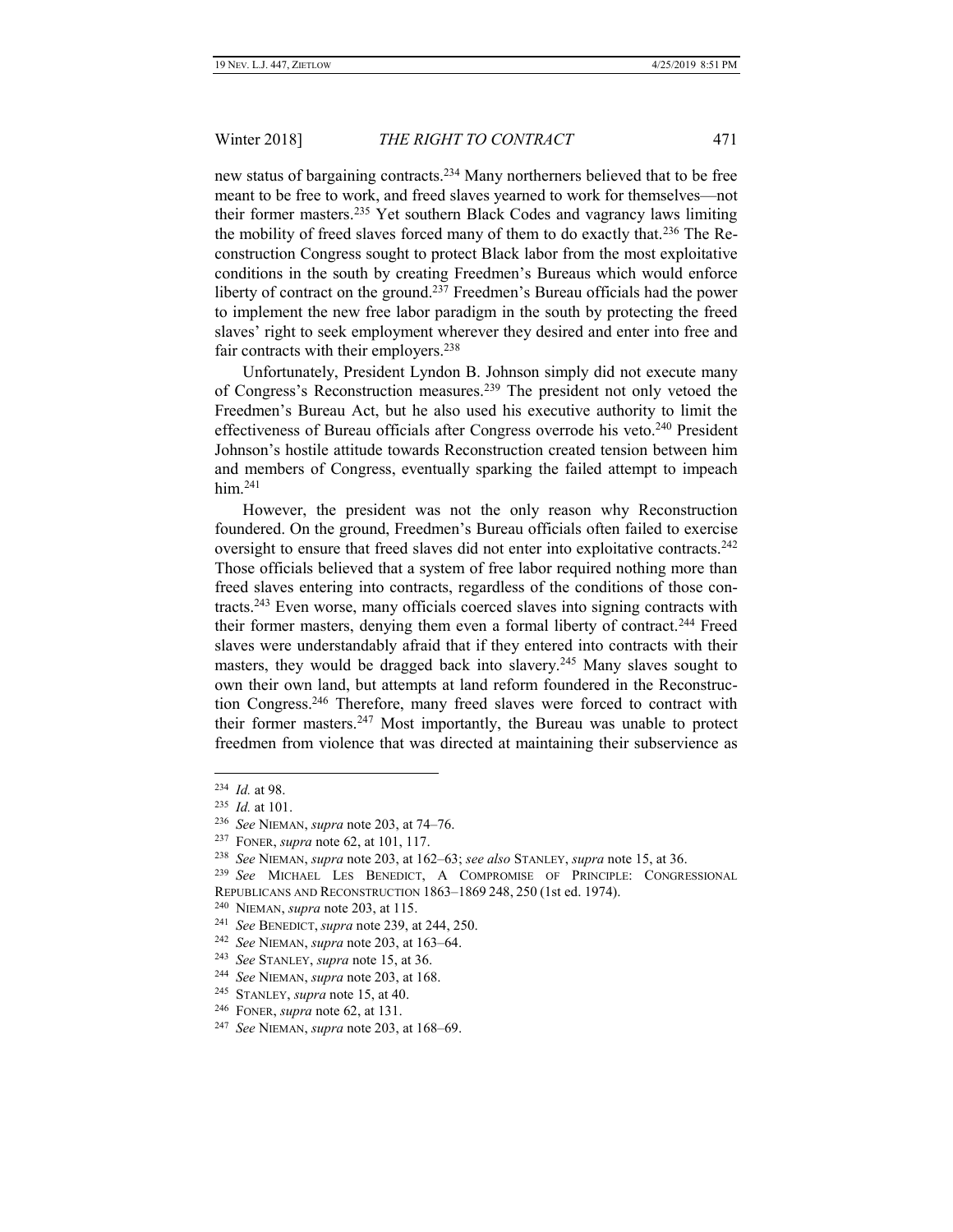workers.<sup>248</sup> To a large degree, Bureau officials were absorbed by their belief in the liberal theory of contract and often imposed contracts on freed slaves regardless of whether the contracts were fair or equitable.<sup>249</sup>

Freedmen's Bureaus "enforced the regime of contract," demanding fidelity to contracts in labor and marriage.<sup>250</sup> Bureau Chief General O.O. Howard assigned assistant commissioners to encourage planters and hired hands to sign contracts with one another.<sup>251</sup> Howard initially assumed that planters would act in good faith and he sought to avoid paternalistic measures.<sup>252</sup> Howard believed in the market to "provide[] discipline, order, and direction."<sup>253</sup> Under Howard's leadership, some Freedmen's Bureau officials were conscientious about their jobs and rejected contracts that they viewed as unduly coercive.<sup>254</sup> Even before the war ended, however, many Freedmen's Bureau officials coerced former slaves into signing and fulfilling annual contracts with planters in occupied areas of the confederacy, especially in the state of Louisiana.<sup>255</sup> Rather than protecting freed slaves from harm, many Bureau officials focused on teaching them how to be autonomous actors in the labor market.<sup>256</sup> Their goal was no more than a formal right to contract.<sup>257</sup> Freedmen's Bureau officials knew that southern whites were prejudiced and would try to maintain slavery.<sup>258</sup> Nonetheless, they imposed contracts on freed slaves, often requiring them to sign contracts with their former masters.<sup>259</sup>

The formal right to contract that was key to Freedmen's Bureau officials had its roots in abolitionist ideology. However, forcing slaves to enter into contracts clearly violates even the formal right to contract.<sup>260</sup> Moreover, the actions of Freedmen's Bureau officials were inconsistent with the overall Reconstruction effort, which sought to protect the rights of newly freed slaves. The formalistic right to contract did little to help those freed slaves.<sup>261</sup> To the contrary, the Freedmen's Bureau officials' fetishistic adhesion to the ideology of contract without protective measures severely undermined the Reconstruction effort.<sup>262</sup>

251 NIEMAN, *supra* note 203, at 60.

- 255 MONTGOMERY, *supra* note 29, at 85.
- 256 *See* NIEMAN, *supra* note 203, at 55.
- 257 *See id.* at 56.
- 258 *See id.* at 57.
- 259 *Id.* at 60.
- 260 *See id.* at 156, 160.
- 261 *See id.* at 164.
- 262 *See id.*

<sup>248</sup> *Id.* at 123–24, 132, 177.

<sup>249</sup> *See id.* at 156, 179.

<sup>250</sup> STANLEY, *supra* note 15, at 36–37.

<sup>252</sup> *See id.* at 60–61.

<sup>253</sup> *Id.* at 55.

<sup>254</sup> *See id.* at 65.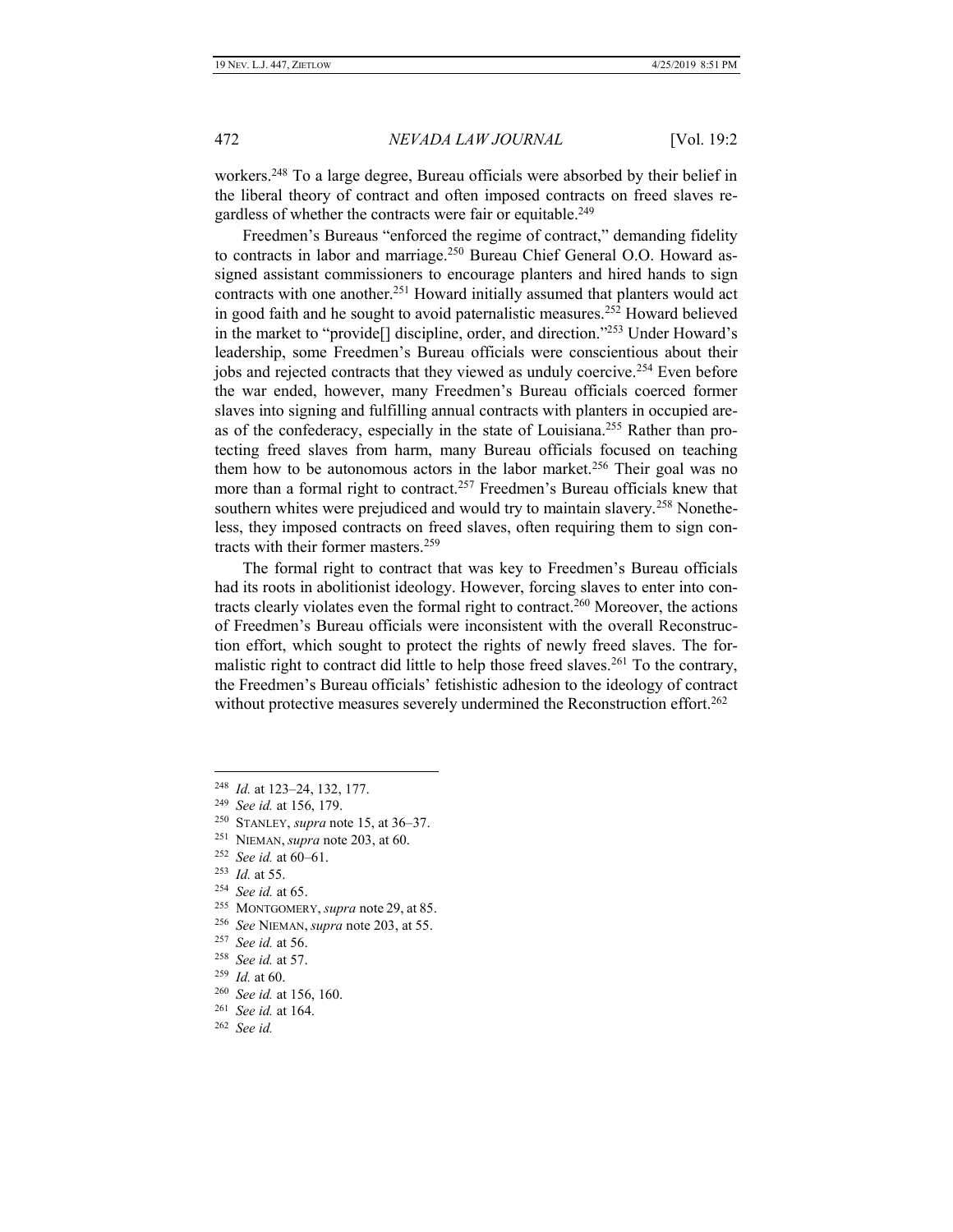# *C. The Reconstruction Congress and Liberty of Contract*

In contrast to Freedmen's Bureau officials, members of the Reconstruction Congress did not see themselves as bound by the formal right to contract. As they debated what liberty of contract would mean to freed slaves and northern workers, members of the Reconstruction Congress adopted regulations to protect their rights. At the same time as it authorized the Freedmen's Bureau to enforce liberty of contract in the former slave states, the early Reconstruction Congress also implemented a new paradigm of free labor throughout the country.<sup>263</sup> The Reconstruction Congress had seen how former slaveholders used exploitative contracts to constrain their former slaves and impose indentured servitude on them under the Black Codes.<sup>264</sup> They understood that only active intervention of the federal government could prevent this from occurring, so they enacted measures to protect the former slaves' liberty of contract from that exploitation.

Immediately after the Thirteenth Amendment became law, they began debating legislation that would protect the right to contract for freed slaves. Responding to the Black Codes and protecting the liberty of contract for freed slaves was their first priority. Their first legislation, which eventually became the 1866 Civil Rights Act, prohibited race discrimination in the exercise of the right to contract and established a right "to full and equal benefit of all laws and proceedings for the security of person and property, as is enjoyed by white citizens."<sup>265</sup> A year later, the same Congress that enacted the 1866 Civil Rights Act banned indentured servitude throughout the country with the 1867 Anti-Peonage Act.<sup>266</sup> In 1868, the Reconstruction Congress enacted an Eight Hour Act which limited the work day of federal workers—the primary goal of the northern labor movement.<sup>267</sup> All of these measures protected the contractual rights of freed slaves and other workers with affirmative measures to bolster their bargaining power.

The Reconstruction Congress enacted the 1866 Civil Rights Act as a response to the southern states' Black Codes' restrictions on the rights of freed slaves.<sup>268</sup> The primary reason for the southern Black Codes was to ensure a ready population of low paid and easily exploited laborers to replace the slaves on which the southern economies relied.<sup>269</sup> The Black Codes did so by restricting the movement of freed slaves and requiring them to enter into indentured

<sup>263</sup> VanderVelde, *supra* note 67, at 453.

<sup>&</sup>lt;sup>264</sup> GEORGE RUTHERGLEN, CIVIL RIGHTS IN THE SHADOW OF SLAVERY: THE CONSTITUTION, COMMON LAW, AND THE CIVIL RIGHTS ACT OF 1866, at 6 (2013).

<sup>265</sup> Civil Rights Act of 1866, ch. 31, 14 Stat. 27 (1866).

<sup>266</sup> Anti-Peonage Act, ch. 187, 14 Stat. 546 (1867).

<sup>267</sup> Eight Hour Act, ch. 72, 15 Stat. 77 (1868); *see also* MONTGOMERY, *supra* note 13, at 238.

<sup>268</sup> RUTHERGLEN, *supra* note 264, at 6.

<sup>269</sup> FONER, *supra* note 62, at 104.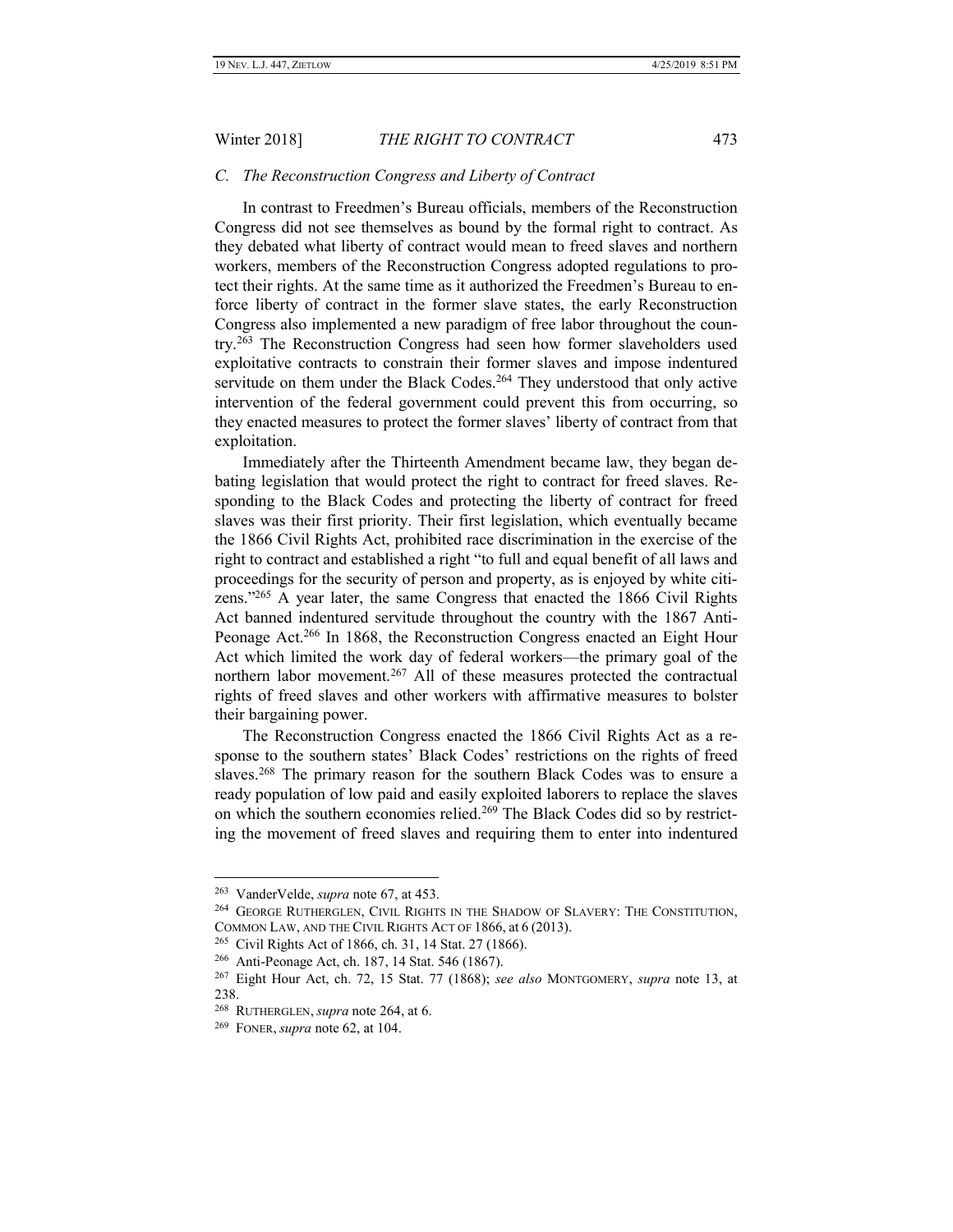servitudes.<sup>270</sup> One Ohio legislator said it would be a "mockery" to "yet deny [to freedmen] the right to make a contract and secure the privilege and the rewards of labor."<sup>271</sup> The 1866 Civil Rights Act thus established freed slaves as citizens with the right to contract free of racial discrimination.

Countering the Black Codes, the 1866 Act thus combatted both slavery and involuntary servitude. Opponents of the 1866 Act argued that it would "promote feud and enmity between the white employer and the black laborer."<sup>272</sup> In his veto message, President Andrew Johnson also condemned its impact on the southern labor structure. He explained, "This bill . . . . intervenes between capital and labor, and attempts to settle questions of political economy through the agency of numerous officials, whose interest it will be to foment discord between the two races."<sup>273</sup> By voting in favor of the Act and overruling President Johnson's veto, over two-thirds of the Reconstruction Congress sided with the black laborers to protect their right to free labor and liberty of contract.<sup>274</sup>

With the 1867 Anti-Peonage Act, the Reconstruction Congress responded to the peonage in the New Mexico territory, which, members of Congress pointed out, was very much like slavery.<sup>275</sup> The 1867 Anti-Peonage Act enforced the "involuntary servitude" provision of the Thirteenth Amendment by prohibiting "the holding of any person to service or labor under the system known as peonage" in any place in the United States or the territory of New Mexico.<sup>276</sup> The Act described peonage as "establish[ing], maintain[ing], or enforce[ing] . . . directly or indirectly, the voluntary or involuntary service or labor of any persons as peons, in liquidation of any debt or obligation, or otherwise."<sup>277</sup> The Anti-Peonage Act prohibited both "voluntary" and "involuntary" servitude to empower workers and prevent them from entering into unduly exploitative contracts.<sup>278</sup> This provision preempted the argument that peonage was not involuntary if workers voluntarily began the relationship, "so that there could be absolutely no question about the scope of the practices outlawed."<sup>279</sup> Supporters of the Act claimed that it did not matter whether labor chose servi-

<sup>270</sup> *See id.* at 104.

<sup>271</sup> STANLEY, *supra* note 15, at 55–56; *see also id.* at 55 ("the equal right of contract was the nub of the [1866 act].").

<sup>272</sup> CONG. GLOBE, 39th Cong., 1st Sess. 1416 (1866).

<sup>273</sup> *Id.* at 1681.

<sup>274</sup> *But cf.* NIEMAN, *supra* note 203, at 110 (pointing out that the southern states evaded the 1866 Civil Rights Act by adopting race neutral anti-vagrancy laws and enforcing them only against blacks).

<sup>275</sup> CONG. GLOBE, 39th Cong., 2d Sess. 346 (1867).

<sup>276</sup> Anti-Peonage Act, ch. 187, 14 Stat. 546 (1867); *see* STEINFELD, *supra* note 4, at 183–84.

<sup>&</sup>lt;sup>277</sup> Anti-Peonage Act, ch. 187, 14 Stat. 546 (1867).

<sup>278</sup> Aviam Soifer, *Federal Protection, Paternalism, and the Virtually Forgotten Prohibition of Voluntary Peonage*, 112 COLUM. L. REV. 1607, 1610 (2012).

<sup>279</sup> STEINFELD, *supra* note 4, at 184 (stating the anti-peonage act "marked the triumph in law of free labor ideas, denying to states the authority to enact legislation that might criminally punish breaches of labor contracts or specifically compel their performance.").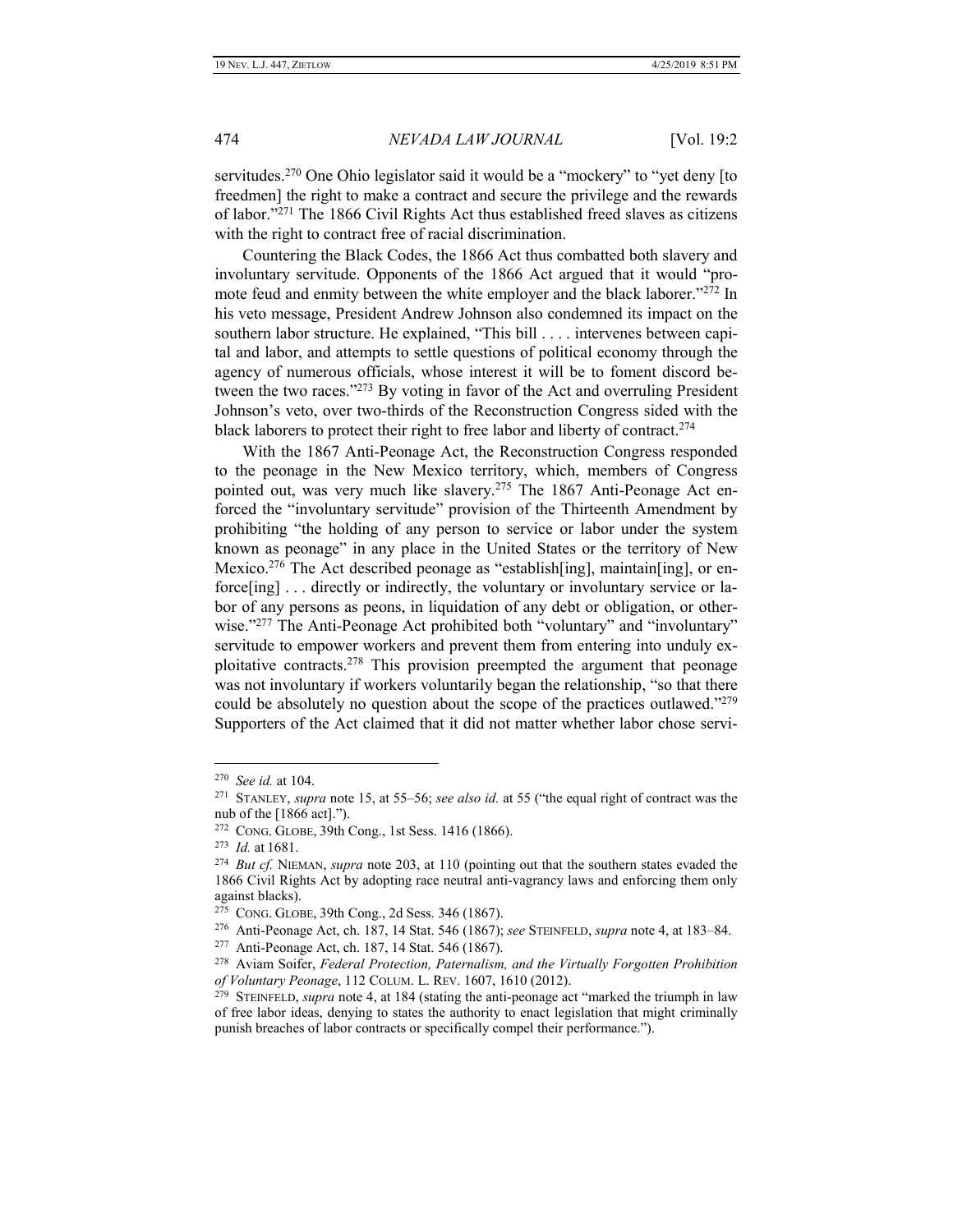tude—what mattered was "whether the resulting condition was degrading to workers and employers."<sup>280</sup> There were few opponents of the Act, and none raised any concerns about the impact of the law on the right to contract.<sup>281</sup> This Anti-Peonage Act thus limited the worker's liberty of contract in order to protect the liberty of the worker from undue exploitation.

While the 1866 Act is justly celebrated as a landmark civil rights measure,<sup>282</sup> the 1867 Anti-Peonage Act is less well-known. However, the Anti-Peonage Act was equally transformative. The 1867 Act "marked the triumph in law of free labor ideas, denying to states the authority to enact legislation that might criminally punish breaches of labor contracts or specifically compel their performance."<sup>283</sup> The sponsor of the Act, former Free Soiler Senator Henry Wilson, explained that the Act would elevate the status of all low-wage workers because where peonage had been eliminated, "peons who once worked for two or three dollars a month are now able to command respectable wages ..."<sup>284</sup> Pennsylvania Senator Charles Buckalew agreed that the terms of debt service were "always exceedingly unfavorable" to the laborer, and argued that the system "degrades both the owner of the labor and the laborer himself."285 Thus, the Reconstruction Congress not only abolished chattel slavery but also enacted laws directed at exploitative employment practices.<sup>286</sup>

Without Black Codes and vagrancy laws, Blacks could use "labor shortage" to their economic advantage. $287$  As a result of Reconstruction measures, 1867 to 1873 was a period of rising wages for Blacks.<sup>288</sup> Protecting the freed slaves' liberty of contract thus had concrete economic results.

### *D. The 1868 Eight Hour Act and Liberty of Contract*

In 1868, the Reconstruction Congress enacted a law which established an eight-hour workday for federal employees.<sup>289</sup> The 1868 Eight Hour Act responded to the northern labor movement's complaints about wage slavery, attempting to ameliorate the plight of northern workers who increasingly toiled in wage earning industrial jobs.<sup>290</sup> In congressional debates, supporters of the act expressed the free soil ideology that they used to oppose slavery before the

<sup>280</sup> Pope, *supra* note 102, at 1486.

<sup>281</sup> *See* STEINFELD, *supra* note 4, at 184.

<sup>282</sup> *See* Michael Vorenberg, *The 1866 Civil Rights Act and the Beginning of the Military Reconstruction*, *in* THE GREATEST AND GRANDEST ACT: THE CIVIL RIGHTS ACT OF 1866 FROM RECONSTRUCTION TO TODAY 60, 60 (Christian G. Samito ed., 2018).

<sup>283</sup> STEINFELD, *supra* note 4, at 184.

<sup>284</sup> CONG. GLOBE, 39th Cong., 2d Sess. 1571 (1867).

<sup>285</sup> *Id.* at 1572.

<sup>286</sup> *See generally* Soifer, *supra* note 278, at 1607, 1616–17.

<sup>287</sup> FONER, *supra* note 62, at 118.

<sup>288</sup> *Id.* However, Black wages fell during 1873 depression. *Id.* at 120.

<sup>&</sup>lt;sup>289</sup> Eight Hour Act, ch. 72, 15 Stat. 77 (1868).

<sup>290</sup> *See* MONTGOMERY, *supra* note 13, at 238.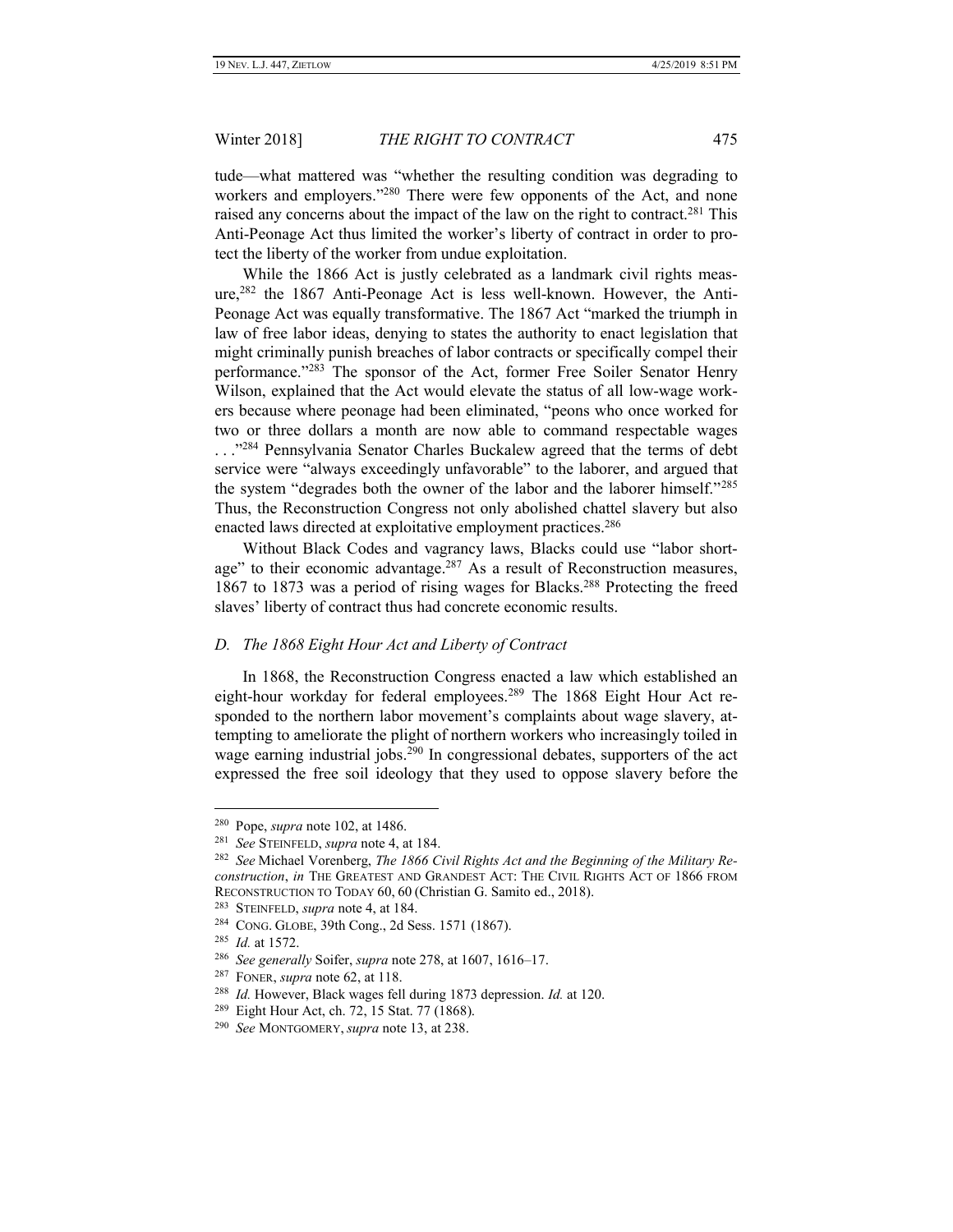Civil War; they also said that the Act would promote the dignity of labor.<sup>291</sup> Supporters of the Act argued that workers in the Union Army who had made sacrifices during the war were entitled to legal protections when they returned home.<sup>292</sup> Opponents of the bill argued that it infringed on the workers' liberty of contract.<sup>293</sup> By approving the Act, a majority of the Congress rejected those arguments and accomplished a major goal of the labor movement at the time. The Eight Hour Act went well beyond formal freedom of contract to ensure that workers were truly free, that they would have time to develop themselves and function as full citizens of the republic.

The 1868 Eight Hour Act was sponsored by Indiana Representative George Julian, a long-time activist in the antislavery movement.<sup>294</sup> Julian was joined by other radical Republicans who also connected the plight of the northern worker with that of the newly freed slave.<sup>295</sup> Senate supporters of the Eight Hour Act invoked a glorified image of the working man.<sup>296</sup> California Senator John Conness said: "I am one of those who believe . . . that toil is reputable; that it is ennobling; that it lends true courage. I believe that the toilers, after all, are the men upon whom every society that is well ordered has to rely."297 The Act's supporters also noted the military sacrifices of those in the working class.<sup>298</sup> They argued that the bill would improve the lives of working people and remedy the perils of wage slavery.<sup>299</sup> As Senator Conness declared, "[l]et no man forget, because his task is made easy in this world, the thousands, the tens of thousands, and the hundreds of thousands who labor and toil for an ill-requited compensation . . . . Make their path as easy as you can by limiting their hours of labor."<sup>300</sup> Senator Henry Wilson agreed:

<sup>291</sup> *See, e.g.*, CONG. GLOBE, 40th Cong., 1st Sess. 413 (1867) (Senator Conness speaking).

<sup>292</sup> *See infra* note 298.

<sup>&</sup>lt;sup>293</sup> For example, Fessenden explained, "I am opposed utterly to the idea of regulating hours of labor by law." CONG. GLOBE, 40th Cong., 2d Sess. 3428 (1868).

<sup>294</sup> CONG. GLOBE, 40th Cong., 1st Sess. 105 (1867).

<sup>&</sup>lt;sup>295</sup> The bill's ardent supporters were radicals, including Cole, Conness, Cragin, Harlan, McDonald, Morton, Nye, Ramsey, Seward, Tipton, Wade and Wilson. MONTGOMERY, *supra* note 13, at 318.

<sup>296</sup> *See, e.g.*, CONG. GLOBE, 40th Cong., 1st Sess. 412 (1867) (Senator Conness speaking); *Id.* at 413 (Senator Wilson speaking).

<sup>297</sup> *Id.* at 412.

<sup>&</sup>lt;sup>298</sup> Conness argued that during the war, the country depended on "arms made strong by toil." He continued, "When I saw the column of Burnside . . . I saw scarcely any but those who had the marks of toil and stalwart labor, black and white; and if I never before that time reverenced the men who labor, I should do it beginning at that period of my life." *Id.* at 412– 13.

<sup>299</sup> *Id.* at 413.

<sup>&</sup>lt;sup>300</sup> Id. at 413. Senator Cole noted that the bill would allow workers more time "devoted to the improvement of the mind and social faculties" and argued that "all American citizens should be enabled to devote some portion of their time to the cultivation of the intellect. Our Republic stands upon the intelligence of the people; it has no other foundation; and unless the people are provided by law with some protection against the requirement which is now put upon them by the exorbitant demands of capitalists, they will not be so well prepared to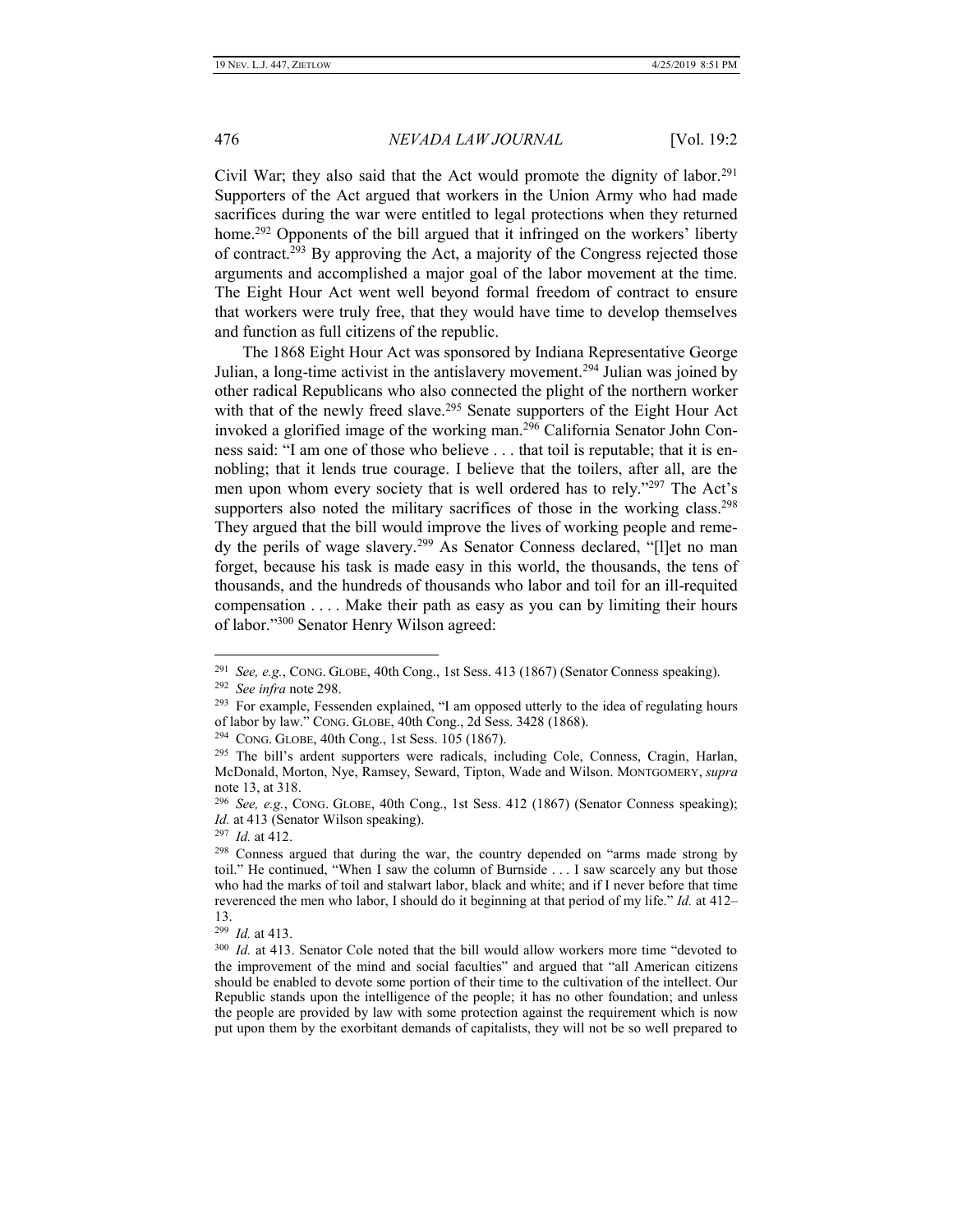In this matter of manual labor I look only to the rights and interests of labor. In this country and this age, as in other countries and in other ages, capital needs no champion; it will take care of itself, and will secure, if not the lion's share, at least its full share of profits in all departments of industry.<sup>301</sup>

The Act would protect these workers from "wage slavery." The debates over the 1868 Eight Hour Act revealed the split between the advocates of a formal right to contract, and those who adhered to a more substantive model. Proponents of the Act viewed it as a means to enforce a meaningful right to free labor, but the 1868 Act arguably violated the right of the worker to contract to work more hours.<sup>302</sup> "Opponents of the [1868 Eight Hour Act] argued that it was a paternalistic measure that intruded on the workers' [right to] liberty of contract."<sup>303</sup> Conservative Republican Senator William Pitt Fessenden of Maine, who represented the interests of the commercial classes, claimed that "the bill works against the industrious, against the enterprising, against those who want to better their condition by work."304 Fessenden explained, "I am opposed utterly to the idea of regulating hours of labor by law."<sup>305</sup> Republican Maine Senator Lot Morrill agreed that "it is a degradation of the working men of our country to deprive them of the privilege of making contracts to work for just whatever sum and for whatever time they please."<sup>306</sup> Morrill continued:

I believe in leaving the people of this country at perfect liberty to make any contracts they please; and as I was observing, if this should become the rule and custom of the country, a man with a large family, who was compelled to work all of his time that his strength would permit, would be unable to support his family  $\ldots$  .<sup>307</sup>

"[Republican] Connecticut Senator Orris Ferry agreed, saying that if he was a day laborer, 'I never would consent that the Government under which I live should interfere either with my rates of wages or with my hours of labor.' "308 These members of Congress articulated the Lochnerian liberty of contract.<sup>309</sup> However, they were outvoted by their peers who saw the right to contract as a means to achieve full citizenship for workers.<sup>310</sup>

perform the duties of American citizenship." CONG. GLOBE, 40th Cong., 2d Sess. 3425 (1868).

<sup>301</sup> CONG. GLOBE, 40th Cong., 2d Sess. at 3426 (1868).

<sup>302</sup> *See* MONTGOMERY, *supra* note 13, at 248.

<sup>303</sup> ZIETLOW, *supra* note 18, at 150.

<sup>304</sup> *Id.* (internal quotation marks omitted); *see* MONTGOMERY, *supra* note 13, at 60 (characterizing Fessenden as a supporter of commercial interests).

<sup>305</sup> CONG. GLOBE, 40th Cong., 2d Sess. 3428 (1868).

<sup>306</sup> *Id.* at 3426.

<sup>307</sup> *Id.*

<sup>308</sup> ZIETLOW, *supra* note 18, at 151.

<sup>309</sup> In *Lochner*, the Court held that a New York State law limiting the hours of bakers violated the workers' right to contract. Lochner v. New York, 198 U.S. 45, 53 (1905).

<sup>&</sup>lt;sup>310</sup> For example, California Senator John Conness said, "I am one of those who believe . . . that toil is reputable; that it is ennobling; that it lends true courage. I believe that the toilers,